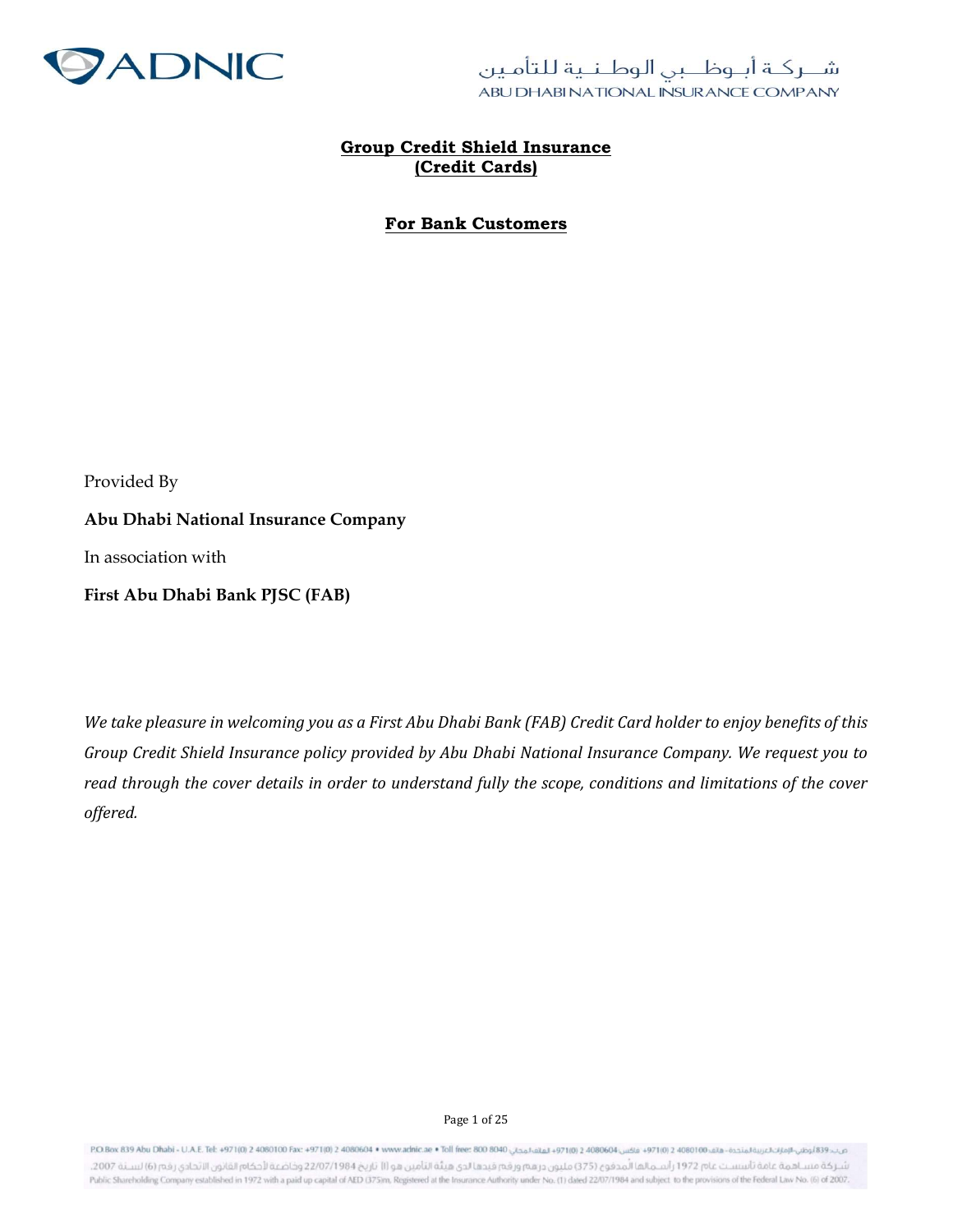

### Scheme Highlights

### 24 hour worldwide cover for:

- 1. Natural Death & Permanent Total Disablement (due to sickness): 100% Sum Insured subject to a maximum of AED 200,000/-.
- 2. Accidental Death & Permanent Total Disablement (due to accident): 100% Sum Insured subject to a maximum of AED 200,000/-. In addition a fixed amount of AED 200,000/- shall also be payable to the policyholder.
- 3. Temporary Total Disability (due to accident and sickness): Minimum monthly installment(5% or AED 1,000/- for Platinum & AED 100 for Classic & Gold whichever is higher) due to the bank, excluding first 30 days of 3. Temporary Total Disability, for a period not exceeding three months.
- 4. Critical Illness :100% of the Sum Insured subject to a maximum of AED 200,000/-
- 5. Involuntary Loss of Employment: ( for this age 18- 60 years) : 10% of Credit card account outstanding balance or credit limit whichever is lower, but not exceeding AED 4,000,/- for each month of the primary credit card holder's unemployment and the total period of such indemnity shall not exceed 12 months from the date of actual unemployment. The total payment under any circumstance shall not exceed 100% of the Outstanding Balance as on the claim event date.

### EXTENSION:

Notwithstanding anything contained herein to the contrary, it is hereby declared and agreed Company agrees to considered claims for claimants leaving UAE as follows

### For claims outside the UAE:

For the first given threshold (whichever comes first) of AED 1,000,000 or amount of 100 claims the following should be submitted:

- For the First 3 months, of unemployment, a self-declaration of unemployment should be presented
- Afterward one scanned copy of the claimant's passport is also to be attached showing no other visa outside his country of residence, certified by the notary and showing the date, alongside the beneficiary phone number and contact details and email

### شــركــة أبــوظـــبى الـوطـنــية للتأمـين

### ABU DHABI NATIONAL INSURANCE COMPANY<br>• a certified declaration from the notary is

- requested as well attesting the unemployment of the insured as currently applicable
	- ADNIC would have the right to contact the insured and investigate his status of employment and to ask for updated copy of his passport to be even scanned, dated and certified by a notary or to simply be shown to ADNIC online
	- ADNIC have the right to investigate the claims at any time by available means

For cases beyond the above mentioned threshold a self-declaration of unemployment should be presented for the first three months of unemployment, after the 3 months, a stronger evidence of unemployment should be presented such as Income Tax report or Social Security register report etc. to be authenticated by the UAE embassy, and bi-monthly thereafter subject to retroactive reimbursement of the monthly benefit in case the insured was found to be working. The burden of proving the claim shall be upon the insured.

- 6. Terminal Illness: 50% of the Sum Insured, subject to a maximum of AED 100,000/-
- 7. Repatriation of Mortal Remains: Actual expenses subject to a maximum of AED 15,000 per insured Primary Credit Card Holder.
- 8. Hospitalization cash benefit (due to accident): The covered Primary Credit Card Holder will be eligible for a daily cash benefit of AED 100 for a maximum of 30 days of hospitalization.
- 9. Secure Wallet: Company will indemnify the insured member actual amounts subject to maximum limits as given here under for each sections: Section II; in respect of these sections the maximum indemnity will not exceed the combined liability limits of AED 10,000/- per cardholder per year or the actual loss whichever is lower, Section I & III: in respect of this section maximum indemnity will not exceed AED 1,000 per cardholder per year or the actual loss whichever is lower, Section IV: In respect of this section the maximum indemnity will not exceed AED 3,500 per cardholder per year or the actual loss whichever is lower,
- 10. Passive War & Conventional Terrorism Rider: as per the agreed wording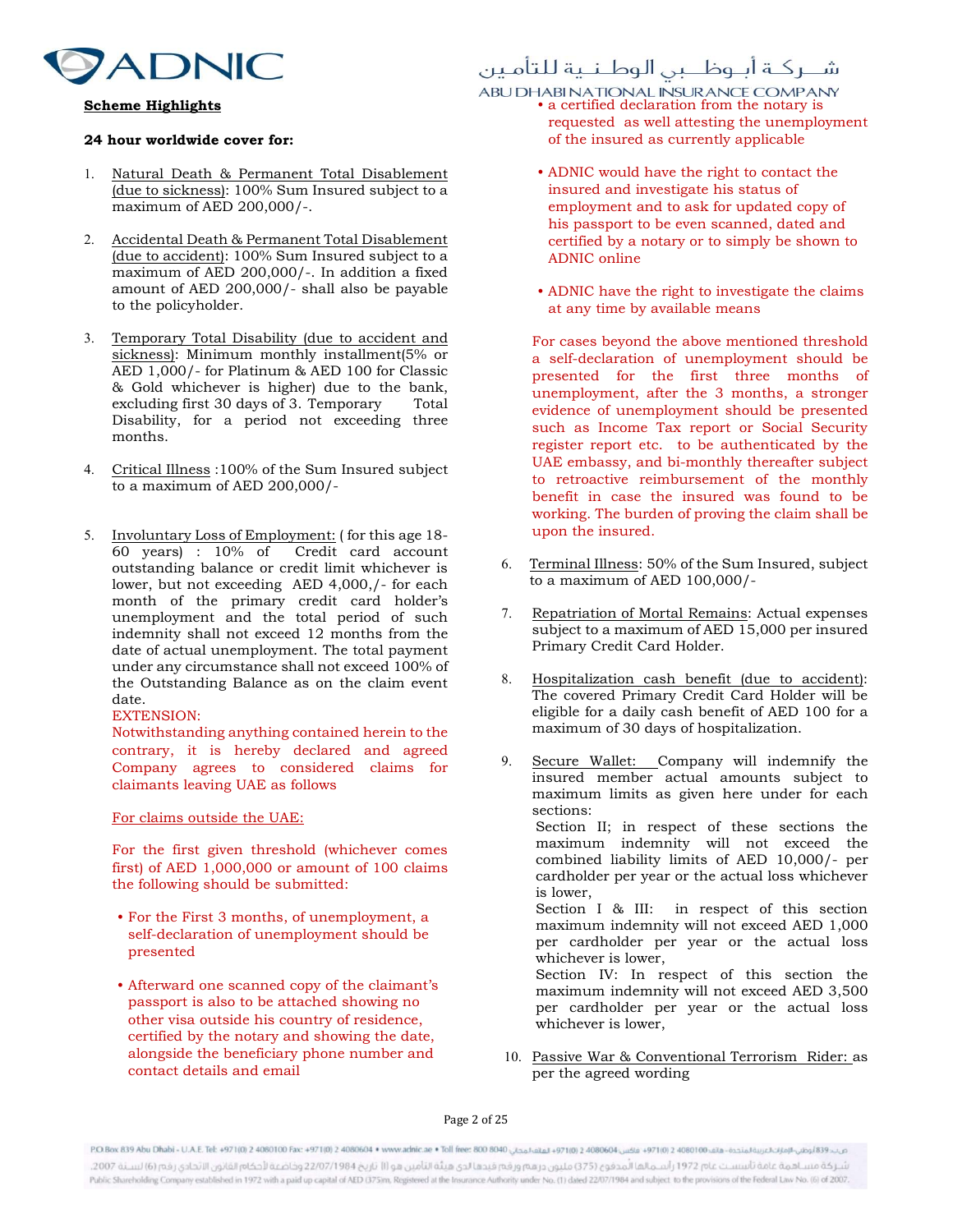# **ADNIC**

Kindly note that all above mentioned limits are aggregate limits applicable on each insured member, irrespective of number of credit cards held by the insured member

### DEFINITIONS

For the purpose of this policy, the following definitions shall apply unless the context otherwise requires:

Accident means where death/disablement is sustained by the Insured Borrower during the Period of Insurance caused solely and directly by external violent means, is unexpected, unforeseeable and not attributed to the Insured Member's intentional damage, self-inflicted injury or suicide.

Bodily Injury means bodily injury which:

- (a) is sustained by an Insured Borrower during the Period of Insurance.
- (b) is caused by an accident, and
- (c) solely and independently of any other cause, except illness directly resulting from, or surgical or medical treatment rendered necessary by, such injury, occasions the disablement of the Insured Borrower within 90 days from the date of the accident by which such injury is caused.

Cardholder/Insured member means a primary and or the secondary account holder of the credit card issued to the Insured who has not unsubscribed to the benefits under this policy and has not been disqualified by the provisions of this policy to be eligible to receive the benefits under this policy; However for Involuntary Loss of Benefit is applicable to primary account holder of the credit card issued to the Insured who has not unsubscribed to the benefits under this policy and has not been disqualified by the provisions of this policy to be eligible to receive the benefits under this policy.

Credit Card means amounts payable by the Cardholder arising from the use of the Card or the Card Number or the PIN or under the Terms and Conditions of the credit card agreement and includes without limitation all Card transactions, fees, finance charges, additional expenses, damages, legal costs, and disbursements, which will be debited to the Card Account and form part of Current Balance.

The applicable Credit Cards all Credit Cards by FAB as issued from time to time to the Cardholder and subsequently issued, renewal and replacement Credit Cards if any, which has been nominated as the facility to which the coverage is to apply.

Commencement Date means the date the Cardholder is enrolled for this policy by the

### شــركــة أبــوظـــبى الـوطـنــية للتأمـين

ABU DHABI NATIONAL INSURANCE COMPANY<br>Policyholder or the date of inception of this policy whichever is later.

Cardholders are enrolled for this cover by checking the check box in the credit card application.

Confidential Information: means all information relating to the disclosing party, its Relevant Parties or any Borrower/Member in connection with the Policy which is provided by the disclosing party, any of its Relevant Parties or any Borrower/Member to the receiving party, in whatever form, and includes information given orally and any document, electronic file or any other way of representing or recording information which contains or is derived or copied from such information but excludes information that:

- (a) is or becomes public information other than as a direct or indirect result of any breach by the receiving party of this Policy; or
- (b) is identified in writing at the time of delivery as non-confidential by the disclosing party or its advisers; or
- (c) is known by the receiving party before the date the information is disclosed to the receiving party by the disclosing party or any of its affiliates or advisers or is lawfully obtained by the receiving party after that date, and which, in either case, as far as the receiving party is aware, has not been obtained in breach of, and is not otherwise subject to, any obligation of confidentiality.

Credit: means the credit card or other form a financial accommodation provided by the policyholder to the insured member/ cardholder under the credit card facility.

Credit card facility means the policyholder credit card facility including the supplementary cards, which have been nominated as the facilities to which the benefits under the cover are to apply.

Death means death any cause except as stated under the List of Exclusions mentioned under this policy.

Date of Event means any one of the following:

- I. In respect of Death the date of death resulting from any cause except those expressly excluded, happening or manifesting after the Commencement Date and during the Cover Period.
- II. In respect of Permanent Total Disablement the date of recognition of Permanent Total Disablement by a Competent Authority results from an accident or illness happening or manifesting after the Commencement Date and during the Cover Period.

Page 3 of 25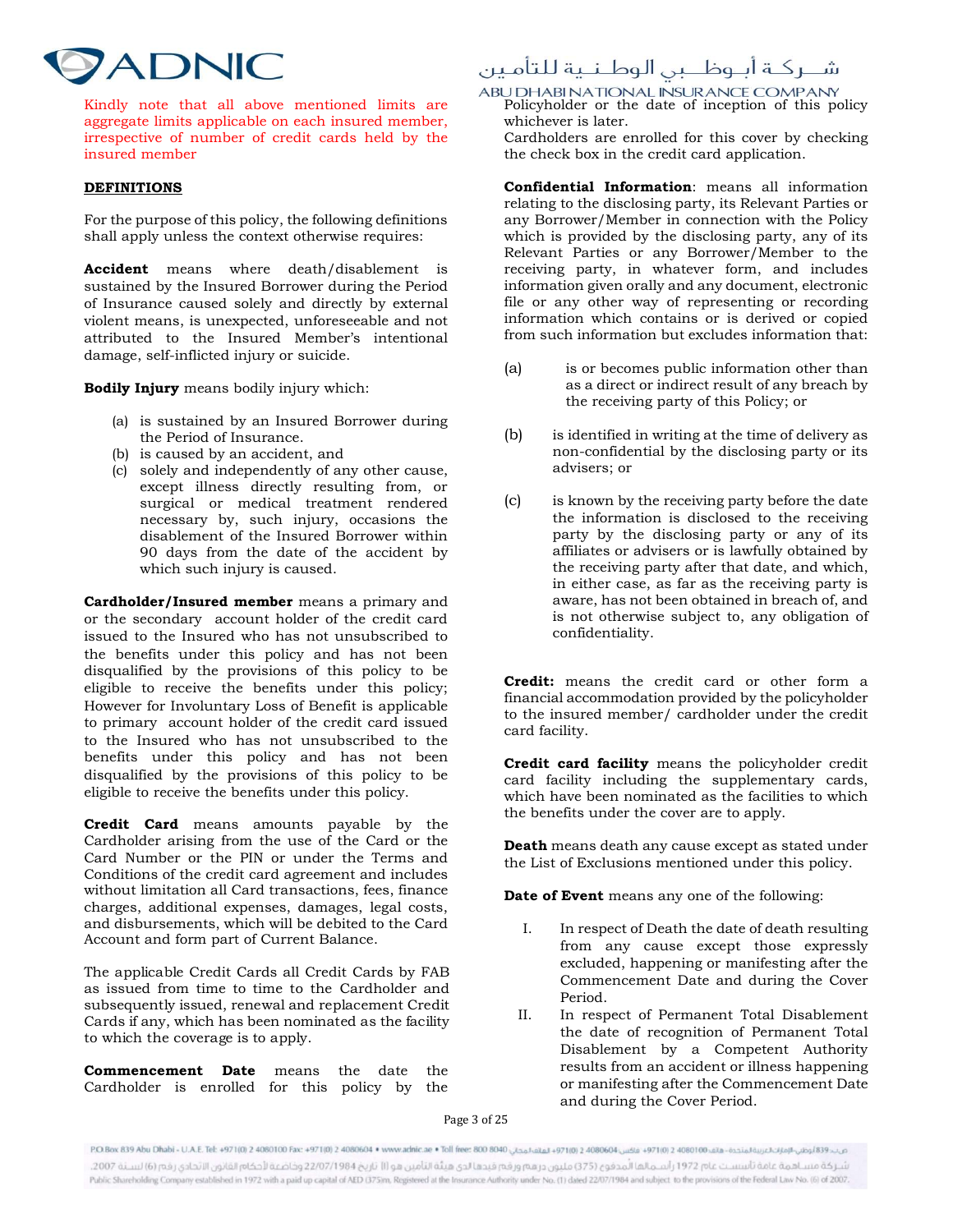

- III. In respect of Temporary Total Disablement the date of recognition of Temporary Total Disablement by a Competent Authority results from an accident or illness happening or manifesting after the Commencement Date and during the Cover Period.
- IV. In respect of Critical Illness the date of diagnosis of Critical Illness by a competent authority results from an accident or illness happening/manifesting after the Commencement Date and during the Cover Period.
- V. In respect of Terminal illness the date of recognition of Terminal Illness by a competent authority results from an accident or sickness happening/manifesting after the Commencement Date and during the policy period.
- VI. In respect of Hospitalization the date of admission in the hospital following an accident occurring after the Commencement
- Date and during the Cover Period.<br>In respect of Involuntary Loss VII. In respect of Involuntary Loss of Employment, the date of notice of termination served to the Cardholder after the Commencement Date and during the Cover Period.

Relevant Person means, in relation to an entity, its officers, directors, employees, professional advisers and auditors.

### ELIGIBILITY CONDITIONS

- 1. Eligible Members carrying out a credit cards related to this scheme
- 2. Should be actively pursuing employment.
- 3. Financial eligibility should be strictly applied.
- 4. Bank's employees are also covered if they have a credit cards from the bank
- 5. The Cardholder must meet the eligibility criteria stipulated by the Policyholder to become a Cardholder.
- 6. The Cardholder should have been employed with the same employer for at least 12 months
- 7. The Cardholder should have a full time permanent employment contract with his employer.
- 8. The Cardholder shall be within the age criteria specified in the schedule of this policy.
- 9. Residing in the UAE, however, all primary cardholders are insured whilst traveling anywhere in the world on a 24 hour basis. Eligibility conditions 6 and 7 apply to Involuntary Loss of Employment benefit only.

## شــركــة أبــوظـــبى الـوطـنــية للتأمـين

ABU DHABI NATIONAL INSURANCE COMPANY<br>**Outstanding Credit Balance** means the total amount outstanding in the Credit Card Facility (that is, the amount outstanding in the primary card account alone or in both the primary and supplementary card account, in case a supplementary card exists) as on the Date of Event but excluding any Credit facility availed after the Date of Event subject to a maximum of the Cardholder's credit limit.

Policyholder/Assured means the financial institution insured as specified in the schedule of this policy.

Sickness means sickness means a disease or illness first occurring after the Commencement Date.

 Permanent Total Disability (PTD) means the total and permanent inability of the insured, due to accident or sickness, occurred prior the 65th anniversary, and medically observed, to perform any activity. The total and irrevocable loss of the sight of both eyes or the loss by severance of I) two or more limbs or ii) one limb at or above the wrist or ankle and the loss of sight of one eye, by the insured will be considered a total permanent disability and thus any claim arising thereof is subject to settlement without delay.

The insurers reserves its right to seek a second opinion at own cost to satisfy their decision prior to invoking the appropriate clause.

If at the time of the disability event, the Insured Borrower is unemployed, PTD means the permanent and total inability to perform, without assistance of a third person, at least 5 out of 6 of the following acts of daily living:

- 1. Washing: the ability to wash in the bath or in a shower (including getting into and out of the bath or shower) or wash satisfactory by other means;
- 2. Dressing : the ability to put on, take off, secure and unfasten all garments and as appropriate, any braces ,artificial limbs or other surgical appliances;
- 3. Transferring: the ability to move from bed/chair to an upright position or wheelchair and vice versa;
- 4. Mobility: the ability to move indoors from room to room on level surface;
- 5. Toileting: the ability to use the lavatory or otherwise manage bowel and bladder functions so as to maintain a satisfactory level of personal hygiene;
- 6. Feeding: the ability to feed oneself once food has been prepared and made available.

Page 4 of 25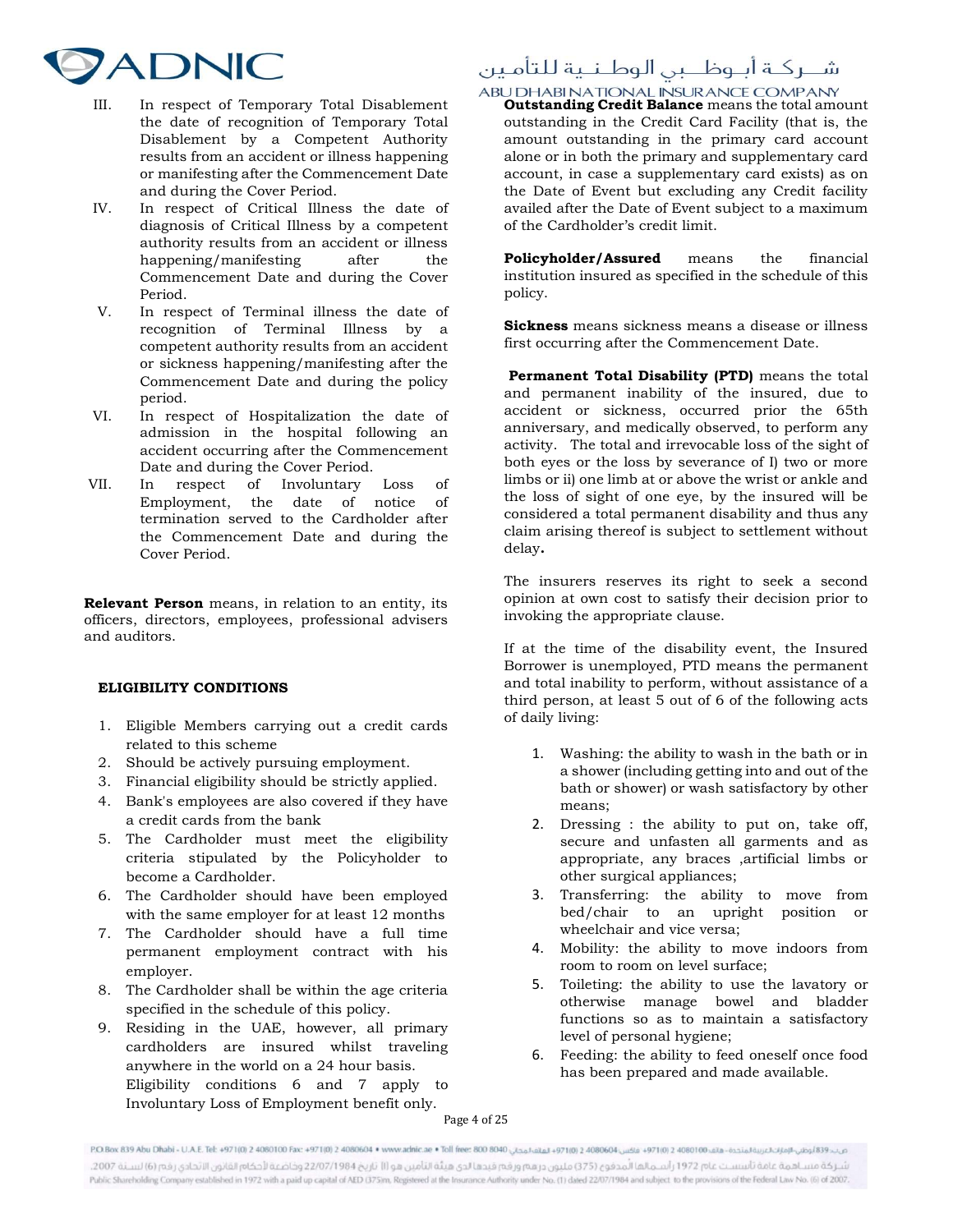

### Temporary Total Disability – Accident/ Sickness

 In the event of an insured member being totally disabled as a result of an Accident and the member is

- a) Totally and continuously unable to perform material and substantial duties of his OWN Occupation and
- b) Is not able to work in any capacity throughout the entire duration of the waiting period of 30 days from the date of accident.

If after a period of Temporary Total Disability for which the benefit is paid and (a) the scheme member resumes his duties for a continuous period of 14 days or more, any subsequent Temporary Total Disability resulting for the same Accident shall be treated as a new period of Total Disability (b) the scheme member resumes his duties for a continuous period less than 14 days, any subsequent Total Disability resulting from the same Accident shall be deemed to be continuation of the same Disability.

The Company shall, pay a Minimum monthly installment(5% or AED 1,000/- for Platinum & AED 100 for other type of cards insured under this policy) whichever is higher) due to the bank, excluding first 30 days of TTD, for a period not exceeding three months provided that:

- 1. This policy was in force and the claimant was a scheme member at the date upon which the assured first becomes disabled.
- 2. The first day of disability occurred prior to the attainment of the claimant of age 65 years last birthday.
- 3. The payment of benefits shall not in any event exceed 3 consecutive months.
- 4. The disability must have resulted solely, directly and independently of all other causes, from bodily injury effected through external, violent and visible means and the onset of disability shall be within 90 days of such accident.

Throughout the duration of an ongoing claim, the insured member must be under the regular care and following the advice of an Accredited Medical Practitioner and the insured staff member must NOT engage in any gainful work or activity. The Accredited Medical Practitioner shall not be the insured or relative of the insured. Disabilities for which the relevant specialists cannot give a clear prognosis are not covered.

### شــركــة أبــوظـــبى الـوطـنــية للتأمـين

# ABU DHABI NATIONAL INSURANCE COMPANY<br>The benefit ceases when the member reaches the term

age, dies or the benefit terminates, whichever occurs first.

Hospital means an institution in U.A.E established for indoor care, offers allopathic treatment only for sickness and injuries which:

(a) Is registered as a hospital or nursing home with the **Appropriate Authorities** and is under the supervision of a registered and qualified **Physician**, and

(b) Provides all the following facilities:

(i) At least 10 inpatient beds, and

 (ii) Fully equipped operation theatre of its own where surgical operations are carried out, (iii) Fully qualified nursing staff under its employment 24 hours per day, and

 (iv) Fully qualified Physicians in supervision 24 hours per day, and,

 (v) Maintains a daily medical record for each of its patients.

(c) For the purpose of this Policy, the terms Hospital shall not include any custodial care, a facility for the aged or alcoholic or drug addicts or for the treatment of psychiatric or mental disorders; even if the institution has been registered as a hospital or nursing home with the Appropriate Authorities.

Terminal Illness means any disease process which, in the opinion of specialist consultant holding such an appointment at an approved hospital and with the agreement of the company's Chief Medical officer, is highly likely to lead to death within 6 months.

### Definition of Covered Critical Illness

Critical illness condition shall mean the insured cardholder having suffered or developed one of the following critical illnesses during the period of cover of this benefit:

### Major Cancer

Any malignant disease characterized by uncontrolled growth and spread of malignant cells invading tissue of different histological type. The diagnosis must be supported by histological or  $-$  in case of systemic cancers – cytological evidence.

For the above definition, the following are not covered: 1. Cancer in situ.

2. Malignant diseases of the skin other than malignant melanoma that that has caused invasion beyond the epidermis or has progressed to at least clinical classification T2N0M0.

3. Malignant diseases of the prostate unless having progressed to at least TNM classification T2N0M0.

4. Any papillary carcinoma of the thyroid unless having progressed to at least TNM classification T2N0M0.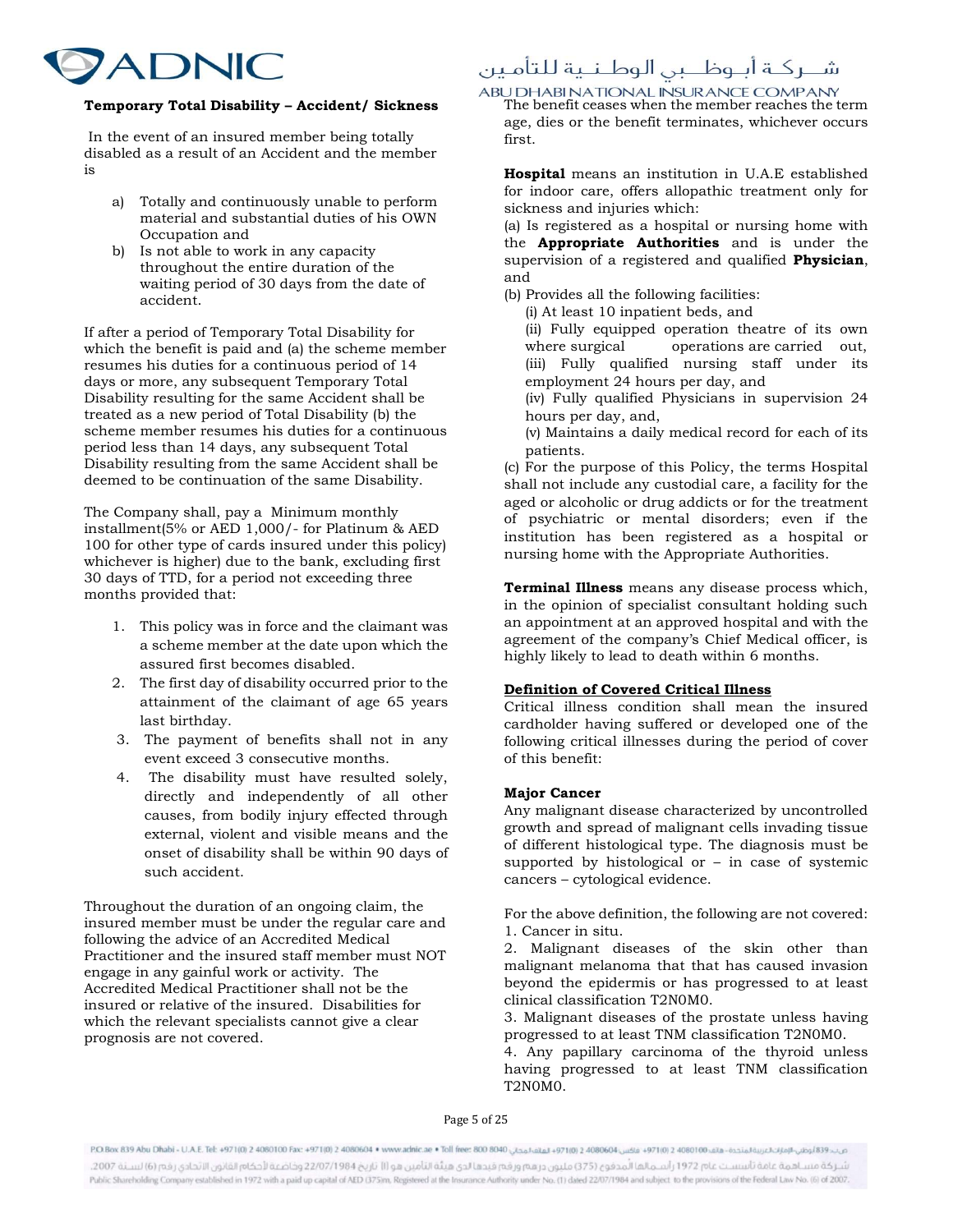

5. Any Hodgkin's disease and non-Hodgkin's disease unless having progressed to at least Ann Arbor classification Stage 2.

6. Any leukaemia that has not caused anaemia.

7. Any gastrointestinal stromal tumour unless having progressed to at least TNM classification stage T2N0M0 or having a mitotic rate > 5 per 50 hpf.

For the sake of clarification any disease or condition described or classified as any one of the following is not deemed to be cancer for the above definition:

- pre-malignant;
- non-invasive;
- having borderline malignancy or low malignant potential
- cervical dysplasia CIN-1, CIN-2 or CIN-3

benefits will be payable if symptoms first appear or the condition first occurs or is first diagnosed within 90 days after the risk commencement date or the date of any reinstatement.

### Stroke

Means the suffering of a Stroke as a result of a cerebrovascular event.

Stroke must result in a neurological deficit

- causing the permanent and irreversible inability of the insured

- to walk 200 meters on level surfaces without assistive devices or

- to feed themselves once food has been prepared and made available or

- to communicate with their environment by verbal speech or

- leading to an MMSE score of less than 16.

The assessment of the conditions listed above can be made no sooner than three months after the stroke event. There must be clear evidence on a CT, MRI or similar appropriate imaging techniques that a stroke has occurred and of either:

- Infarction of brain tissue or
- Intracranial or subarachnoidal haemorrhage

Cerebral symptoms due to migraine, cerebral injury resulting from trauma or hypoxia and vascular disease affecting the eye, optic nerve or vestibular functions are excluded.

### Heart Attack

Means the unequivocal diagnosis of the death of a portion of the heart muscle arising from inadequate blood supply to the relevant area.

All of the following criteria must be fulfilled: 1. Typical central chest pain suggestive of Heart Attack

### شــركــة أبــوظـــبى الـوطـنــية للتأمـين

# ABU DHABI NATIONAL INSURANCE COMPANY<br>2. Elevation of cardiac biomarkers, including CKMB

above the generally accepted normal laboratory levels 3. New ECG changes of infarction

4. Proof of permanent and irreversible reduction in left ventricular function specified by a left ventricular ejection fraction of less than 40%

### Coronary Artery By-pass Surgery

Means the actual undergoing of Coronary Artery Bypass Grafting via a thoracotomy to correct or treat coronary artery disease.

### End Stage Kidney Failure

Means the chronic irreversible failure of both kidneys to function, as a result of which regular renal dialysis is initiated or renal transplant is carried out.

### Major Organ Transplant

Means the human to human organ transplant from a donor to the insured of one or more of the following organs: kidney, liver, heart, lung, pancreas or the transplantation of bone marrow using hematopoietic stem cells proceeded by total bone marrow ablation.

The transplantation of any other organs, parts of organs, tissues or cells is excluded.

### Multiple Sclerosis

Means a disease in which there are patches of demyelination in the white matter of the central nervous system, sometimes extending into grey matter.

Multiple Sclerosis must result in the permanent and irreversible inability of the life insured

- to walk 200 metres on level surfaces without assistive devices or

- to feed themselves once food has been prepared and made available.

The diagnosis of Multiple Sclerosis, based on a CT, MRI or similar appropriate imaging techniques, has to be confirmed by a certified neurologist.

In this policy unless the context otherwise requires words and phrases cognate to those defined herein or under the Schedule attached hereto and shall be construed in accordance with those definitions and the singular includes the plural and the masculine the feminine and vice versa.

### SCOPE OF COVER

Subject to the terms and conditions provided in this Policy, the Company shall indemnify the Insured Member as hereinafter provided: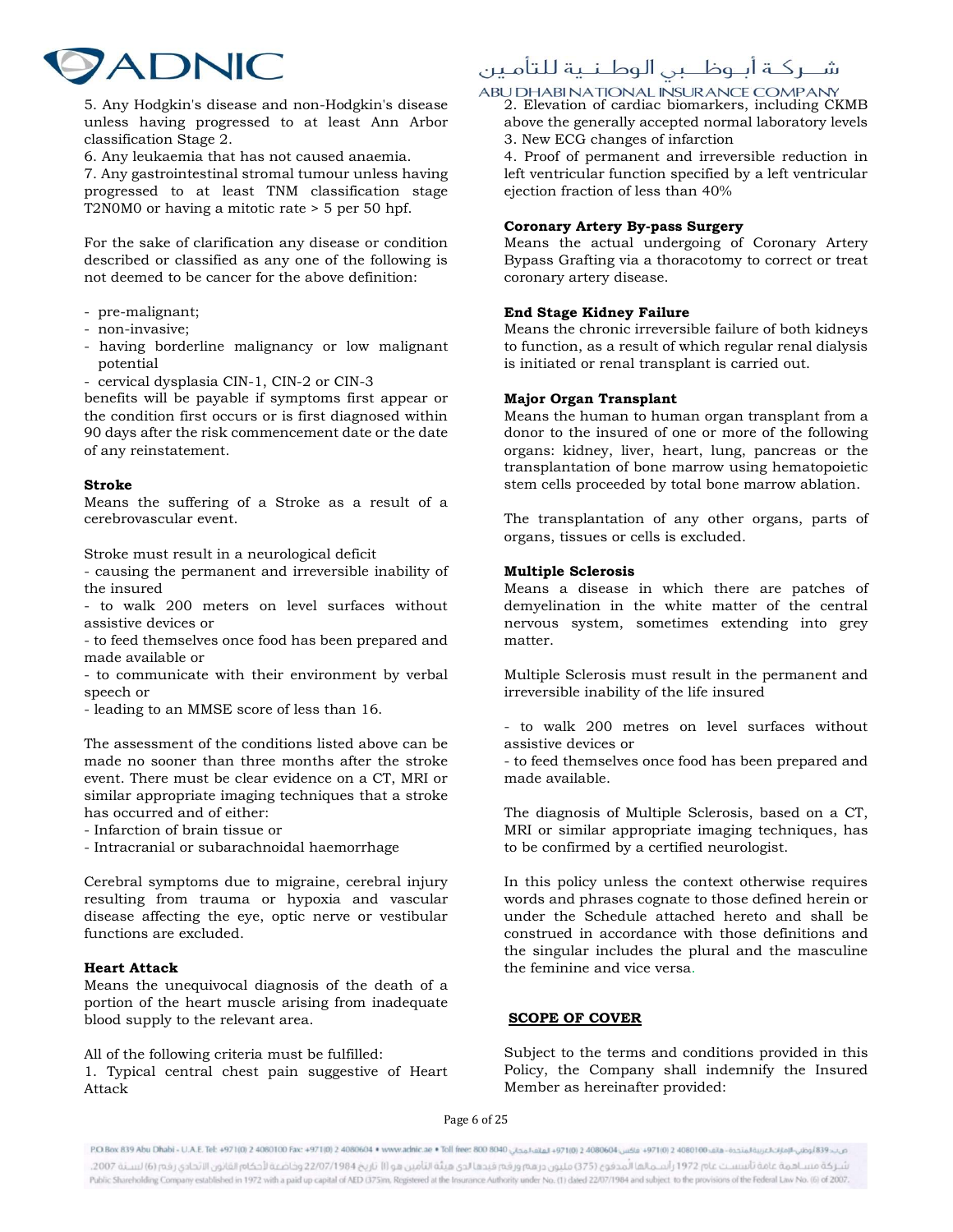

#### I. Natural Death/Total & Permanent Disablement due to Sickness

In case of Natural death or total & permanent disablement due to sickness of an Credit Cardholder, the cardholder will be relieved of 100% of the Sum Insured or credit limit whichever is lower up to a maximum Sum Insured or limit of Dh. 200,0000 regardless of the number of cards held by the Cardholder. Credit shield cover for the insured member will cease upon payment of this benefit

### II. Accidental Death / Total & Permanent Disablement due to Accident

In case of death or total & permanent disablement of a Credit Cardholder due to an accident, the cardholder will be relieved of 100% of the Sum Insured or credit limit whichever is lower up to a maximum Sum Insured or limit of Dh. 200,000 regardless of the number of cards held by the Cardholder, in addition a fixed amount of AED 200,000 shall also be payable. Credit shield cover for the insured member will cease upon payment of this benefit

### III. Temporary Total Disablement due to accident or sickness

In the event of the Credit Cardholder sustains temporary total disablement due to accident or sickness, the cardholder will be relieved from the minimum obligations due on his credit card for a period not exceeding three months as maximum.

The minimum due shall be represented as 5% or Dh 1,000 for Platinum Cardholders and Dh 100 for Classic / Gold/ other Cardholders whichever is the higher of the outstanding credit balance that the credit card holder should have paid.

No benefit will be paid for the first thirty days of any period of Temporary Total Disablement benefit.

### IV. Critical Illness

| Benefit | Lump sum payment of the         |
|---------|---------------------------------|
|         | sum insured for Critical        |
|         | Illness on diagnosis of one of  |
|         | the covered Critical Illnesses  |
|         | subject to all conditions set   |
|         | out in the policy being         |
|         | fulfilled. There can be no more |
|         | than one payment of sum         |

### شـــركــة أبــوظـــبى الوطــنــية للتأمـين

|                                 | ABU DHABI NATIONAL INSURANCE COMPANY                                                                                                                                                                                                                                                                                                                                                                                                                                                                              |  |
|---------------------------------|-------------------------------------------------------------------------------------------------------------------------------------------------------------------------------------------------------------------------------------------------------------------------------------------------------------------------------------------------------------------------------------------------------------------------------------------------------------------------------------------------------------------|--|
|                                 | for<br>insured<br>insured<br>each<br>under this cover.                                                                                                                                                                                                                                                                                                                                                                                                                                                            |  |
| Line of business                | Critical<br>Illness<br>Group<br>products                                                                                                                                                                                                                                                                                                                                                                                                                                                                          |  |
| Conditions covered              | As per the definitions of the<br>covered Critical Illnesses are<br>given in Section for definitions                                                                                                                                                                                                                                                                                                                                                                                                               |  |
| Waiting period                  | No benefits will be payable if<br>symptoms first appear or the<br>condition first occurs or is first<br>diagnosed within 90 days after<br>the risk commencement date<br>the<br>date<br>οf<br>or<br>any<br>reinstatement for all Critical<br>Illnesses covered. If the level of<br>cover for Critical Illness is<br>increased, the same waiting<br>period is valid for the increase<br>in the sum insured. If the level<br>of cover is increased, the same<br>waiting period is valid for the<br>increased amount. |  |
| Survival period                 | No benefit will be payable if<br>death occurs within 30 days of<br>meeting the definition of a<br>Critical Illness.                                                                                                                                                                                                                                                                                                                                                                                               |  |
| Minimum entry age               | Age 18 attained                                                                                                                                                                                                                                                                                                                                                                                                                                                                                                   |  |
| Maximum entry age               | Age 64 attained                                                                                                                                                                                                                                                                                                                                                                                                                                                                                                   |  |
| Termination/End<br>age          | Age 65 attained                                                                                                                                                                                                                                                                                                                                                                                                                                                                                                   |  |
| Sum insured per<br>group member | 100% of the sum insured for<br>death subject to a maximum<br>sum insured AED 200,000.                                                                                                                                                                                                                                                                                                                                                                                                                             |  |

Page 7 of 25

ص ب483 أوضل الوغاية شدة =27100 2408004 297100 24080604 200804 200804 200804 200804 200804 200804 200804 200804 كاكس كو 200804 200804 كاكس كو 200804 200804 200804 200804 200804 200804 200804 200804 200804 200804 200804 200 شـر كة مسـاهمة عامة تأسسـت عام 1972 رأسـمالما المدفوع (375) مليون درهم ورقم قيدها لدى هيثة التأمين هو (١١ تاريخ 2207/1984 وخاضعة لأحكام القانون الاتحادى رقم (6) لسـنة 2007. Public Shareholding Company established in 1972 with a paid up capital of AED (375)m, Registered at the Insurance Authority under No. (1) dated 22/07/1984 and subject to the provisions of the Federal Law No. (6) of 2007.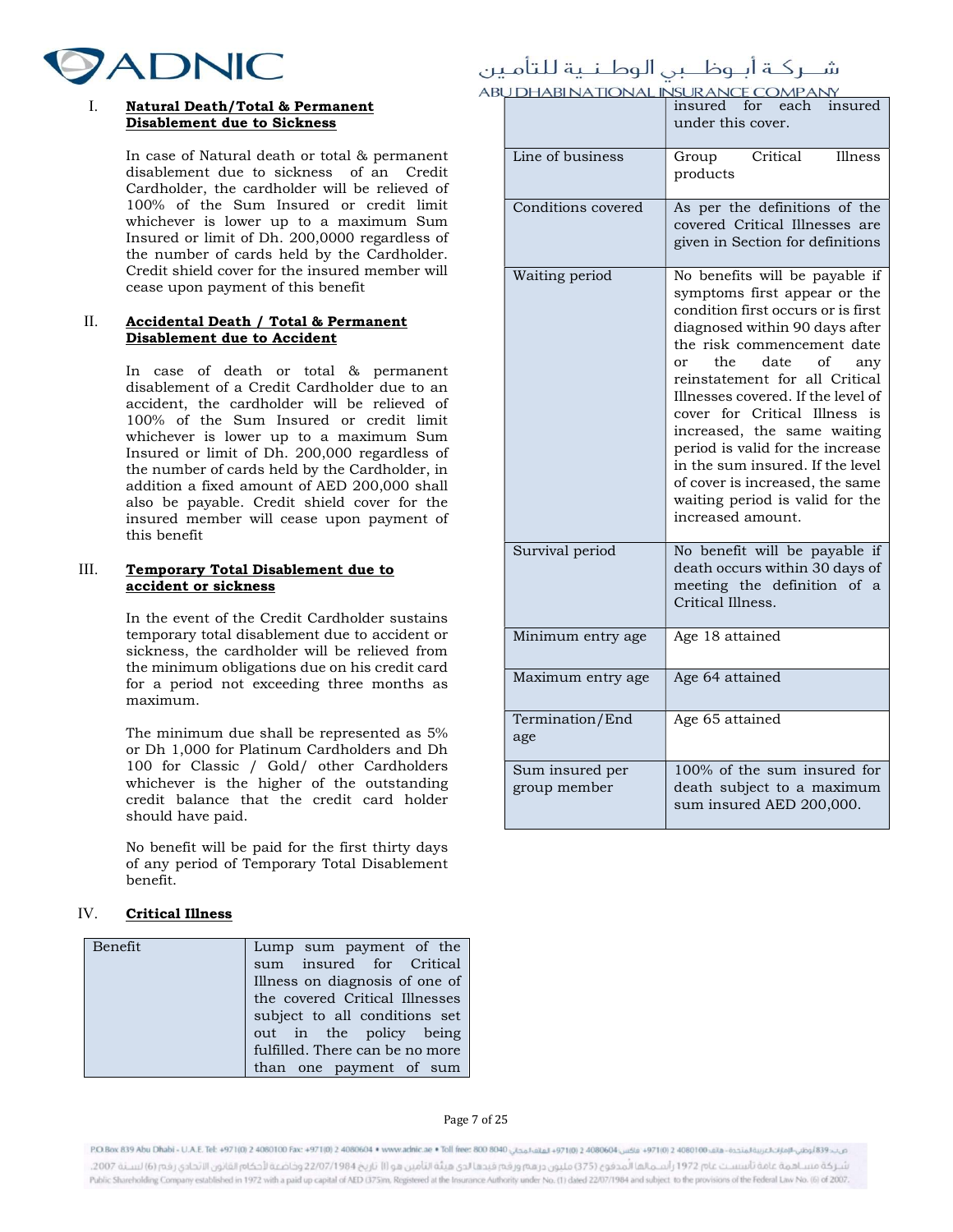

| Free Cover Limit                    | AED 200,000                                                                                                                                                                                                                                                      |  |
|-------------------------------------|------------------------------------------------------------------------------------------------------------------------------------------------------------------------------------------------------------------------------------------------------------------|--|
| Scope of cover                      | Cover is valid world-wide<br>provided that the permanent<br>residence of the insured is<br><b>UAE</b><br>The Critical Illness benefit is<br>only paid out on first ever<br>diagnosis of a covered Critical<br>Illness only.                                      |  |
| Eligibility and Entry<br>Conditions | Cover will only be granted to<br>those members actively at<br>work on the date of scheme<br>commencement.<br>A health questionnaire must<br>only be filled out by members<br>who due to sickness are not<br>actively at work on the scheme<br>commencement date. |  |
| Actively at Work                    | The cardholder attending his<br>usual place of employment<br>and carries out his normal<br>duties for a full working day.<br>For the part-time workers a<br>minimum 15 hours should be<br>worked regularly per week to<br>be eligible for the benefits.          |  |

Page 8 of 25

ص:24/54/69/100 24080100 24080100 24080100 24080100 المقادمات و26/100 2408060 1 24/60 24/60 24080604 1 25/60 24/60 24/68/64 1 25/60 24/68/64 1 25/60 24/68/64 1 24/60 24/68/64 1 25/60 24/68/64 1 25/60 24/60 24/68/64 1 25/60

شـر كة مسـاهمة عامة تأسسـت عام 1972 رأسـمالما المدفوع (375) مليون درهم ورقم قيدها لدى هيثة التأمين هو [1] تاريخ 2207/1984 وخاضعة لأحكام القانون الاتحادي رقم (6) لسـنة 2007. Public Shareholding Company established in 1972 with a paid up capital of AED (375)m, Registered at the Insurance Authority under No. (1) dated 22/07/1984 and subject to the provisions of the Federal Law No. (6) of 2007.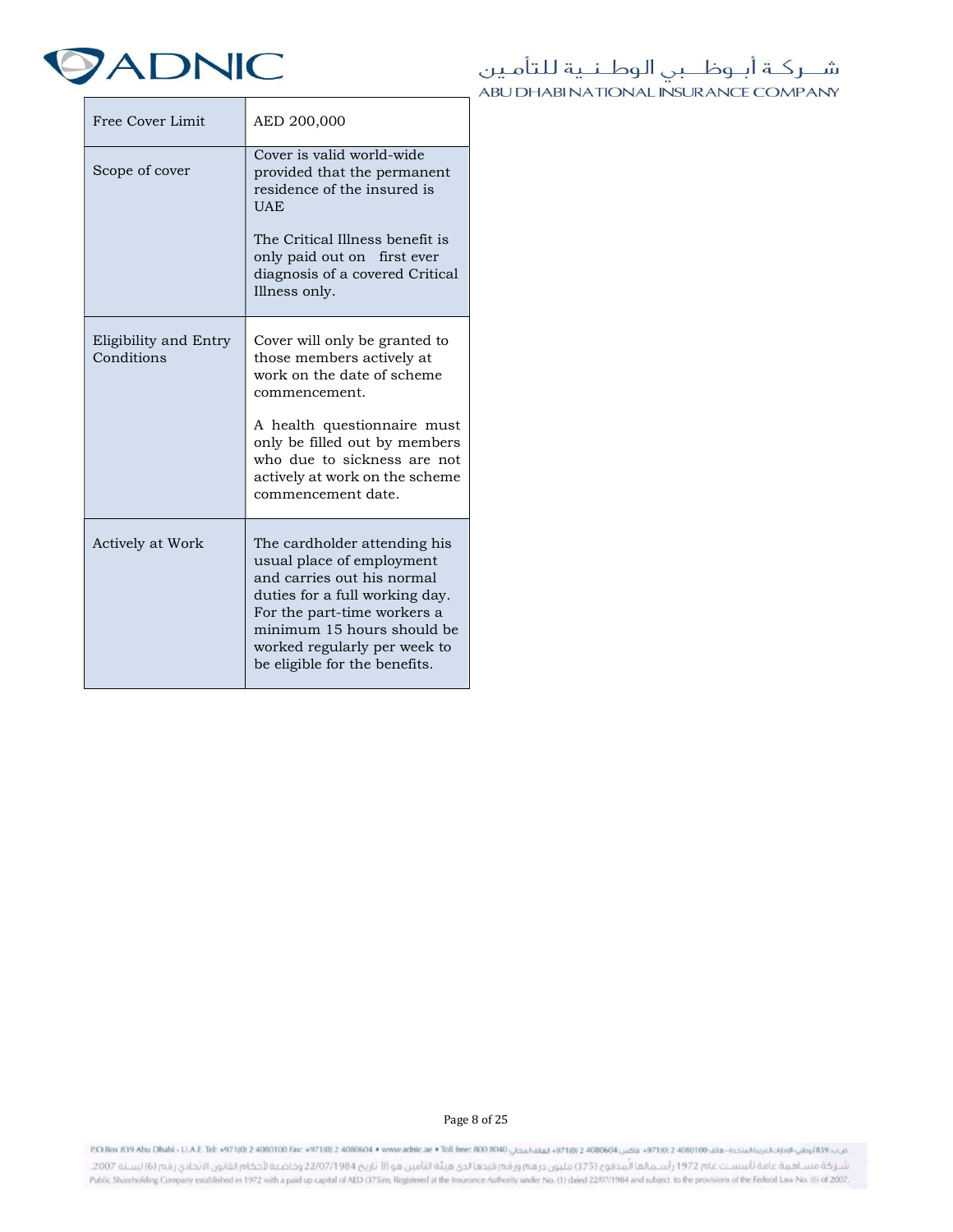

| New Cardholders | Cover will only be granted to<br>those members actively at<br>work on the effective date of<br>enrollment under this<br>insurance.                                 |
|-----------------|--------------------------------------------------------------------------------------------------------------------------------------------------------------------|
|                 | A health questionnaire must<br>only be filled out by members<br>who due to sickness are not<br>actively at work on the on the<br>date of commencement of<br>cover. |

### V. Involuntary Loss of Employment

In the event of Involuntary Loss of Employment of the Primary Cardholder after the Commencement Date and during the policy period, the Company would pay insured members between 18 to 60 years 10% of the outstanding credit balance or credit limit whichever is lower but not exceeding a maximum amount payable of AED 4,000/- for each month of the Primary Cardholders unemployment subject to the Maximum Monthly benefit payable and the Total Period of such indemnity shall not exceed 12 months from the date of actual unemployment. The total payment under any circumstance shall not exceed 100% of the Outstanding Balance as on the claim event date.

### VI. Terminal Illness – Accelerated Death Benefits ;

If elected by the policyholder to be included in the scheme at the time of commencement of cover, subject to approval by the Company, a portion of the Employee's sum insured covered shall be paid prior to his death under this benefit. To qualify for this benefit, the Employee must have been diagnosed as being terminally ill while insured under the Scheme. The maximum Accelerated Death Benefit the member may receive shall be:

Fifty percent (50%)of the Insured's maximum sum covered or AED 100,000/-

The Terminal Illness Benefit is not a separate benefit; it is an extension to death any cause cover. Therefore the terminal illness is accelerated to death and in case the covered member subsequently dies whether due to accident or sickness, the insurer shall pay the remaining amount of the original sum covered as long as the policy is in force with the company at death.

Prior to receiving an Accelerated Death Benefit, the Employee must provide satisfactory proof to

### شــركــة أبــوظـــبى الـوطـنــية للتأمـين

# ABU DHABI NATIONAL INSURANCE COMPANY<br>the Company that his life expectancy is

six(6)months or less from the date of application for the Accelerated Death Benefit. This proof must include certification from the treating physician, who cannot be an immediate family member of the Employee or residing with the Employee. The Company reserves the right to obtain a second or more medical opinion at its own expense from a specialist Doctor This cover excludes preexisting medical conditions

### VII. Repatriation of Mortal Remains Benefits :

In the event of death of the Insured member, the Company will pay the actual expenses incurred in the repatriation of the mortal remains to the native country of the insured Primary Cardholder subject to the maximum limit of AED 15,000/-. This benefit is paid in connection with a valid death claim only.

### VIII. Hospitalization cash benefit ( due to accident) :

In the event of hospitalization due to accidental bodily injury occurring during the period of insurance from the commencement date of this policy, to exceed a continuous period of 24 hours , then a daily benefit of AED 100 will be payable by the company. The total number of days for which hospital cash benefit is payable in a policy year would be restricted to a maximum of 30 days of hospitalization.

### IX. Secure Wallet :

Secure Wallet: In the event of the card/s issued pursuant to the credit card facility of the Cardholder is lost / stolen anywhere in the world the company will indemnify any or all losses (other than those specifically excluded in the exclusions) applicable to Secure Wallet cover arising within 48 hours prior to the time the card is reported lost or stolen, and /or resulting from misuse of such lost or stolen card by an unauthorized person.

|                                | Robbed or stolen                |  |  | cash, |
|--------------------------------|---------------------------------|--|--|-------|
| Section I:                     | following loss or Wallet        |  |  |       |
|                                | containing credit card.         |  |  |       |
| Fraudulent transaction on lost |                                 |  |  |       |
| Section II:                    | or stolen credit card issued by |  |  |       |
|                                | the bank in the wallet.         |  |  |       |

Page 9 of 25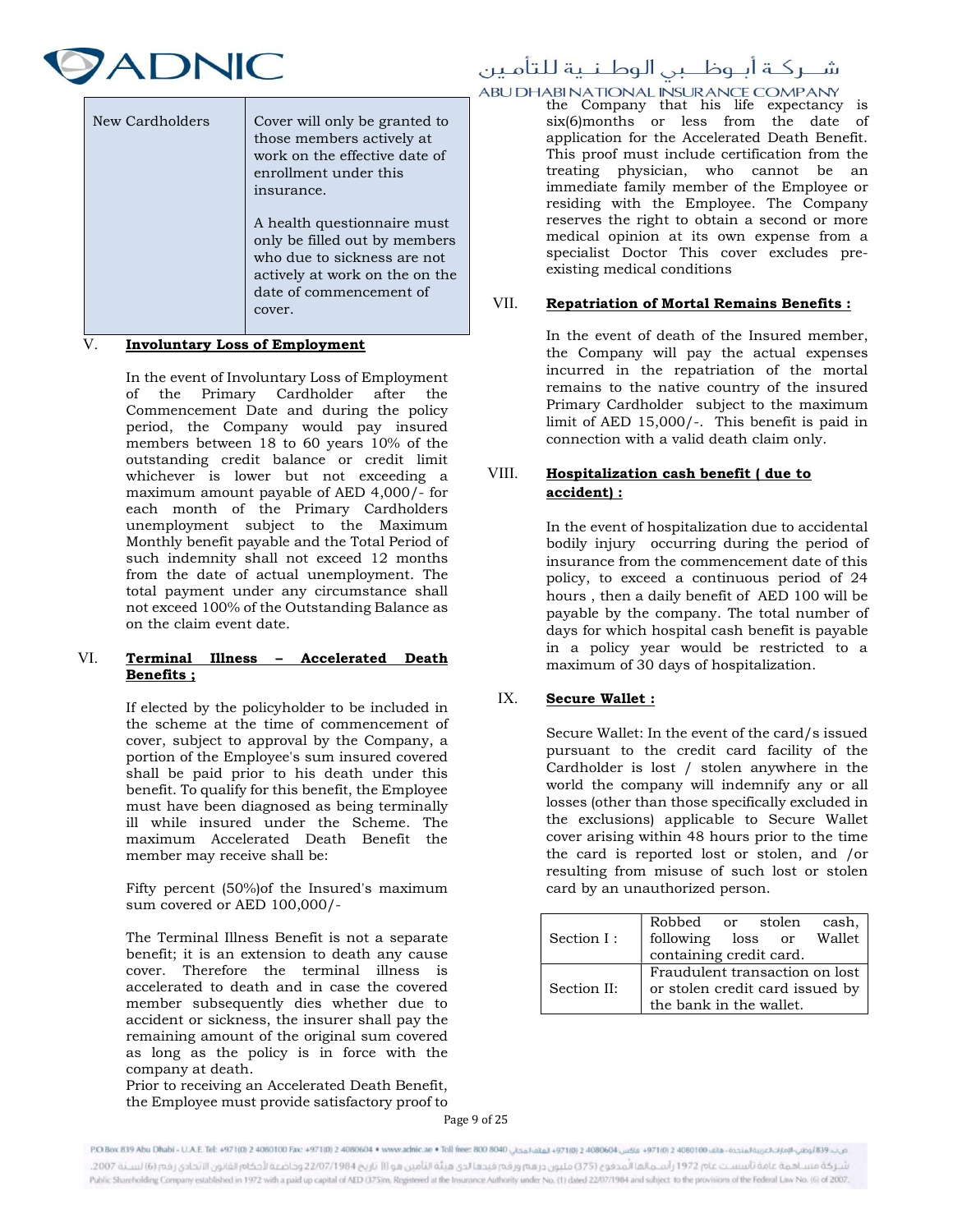# **7ADNIC**

| Section III: | Coverage of Communication &<br>Documents:                                                                                                                                                                                                                                                                                                                                                                                                                                                                                                                                                                                                                                                                                 |
|--------------|---------------------------------------------------------------------------------------------------------------------------------------------------------------------------------------------------------------------------------------------------------------------------------------------------------------------------------------------------------------------------------------------------------------------------------------------------------------------------------------------------------------------------------------------------------------------------------------------------------------------------------------------------------------------------------------------------------------------------|
|              | (a) Guarantee<br>οf<br>Communication expenses:<br>During the period<br>of<br>validity of the credit card,<br>insurer shall reimburse<br>follwing costs<br>the<br>subject to a<br>maximum<br>amount for contacting.<br>1. the card issuer to<br>inform loss or theft of<br>card<br>2. the police to inform of<br>loss or theft<br>3. another insurance<br>company.                                                                                                                                                                                                                                                                                                                                                         |
|              | (b). Guarantee of Document<br>Recovery:<br>If the Passport, ID Card,<br>Residence Permit<br>and /or<br>driver's license of the<br>Insured are stolen or lost<br>together with the cards while<br>the insured is abroad<br>for a stay not exceeding 60<br>days, the insurer undertakes<br>to reimburse the expenses<br>-To put the insured<br>in<br>with<br>contact<br>the<br>nearest Embassy of the<br>country to which<br>the<br>insured belongs.<br>- Reimburse an amount of<br>money for<br>expenses<br>incurred by the insured<br>carrying out the above<br>actions and for the cost of<br>the emergency provisional<br>documents required<br>to<br>allow the insured to return<br>home or continue his/ her<br>trip. |
| Section IV:  | Guarantee of Cash Advance if<br>Abroad.<br>Gaurantee of tickets<br>for<br>retruning<br>to<br>original address<br>Gaurantee of payment<br>of Hotel bills (in the<br>event of loss or theft of<br>means of payment<br>(insured creditcards)<br>of the insured while<br>he/she is abroad of<br>his/her<br>identity<br>papers<br>/or his<br>and<br>tickets,<br>/her<br>travel<br>insurer shall make a                                                                                                                                                                                                                                                                                                                         |

### شــركــة أبــوظـــبي الـوطــنــية للتأمـين **ABU L**

|                      | DHABI NA TIONAL INSURANCE COMPANY.             |  |  |  |
|----------------------|------------------------------------------------|--|--|--|
|                      | cash advance subject                           |  |  |  |
|                      | the schedule of<br>to.                         |  |  |  |
|                      | cover / benefit,<br>in                         |  |  |  |
|                      | return for a cheque                            |  |  |  |
|                      | issued by he insured                           |  |  |  |
|                      | person, the insured                            |  |  |  |
|                      | undertakes<br>to                               |  |  |  |
|                      | reimburse the sum                              |  |  |  |
|                      | adavanced within<br><sub>a</sub>               |  |  |  |
|                      | period of Ten days                             |  |  |  |
|                      | form his/her return.                           |  |  |  |
|                      | <b>Section II;</b> in respect of these         |  |  |  |
|                      | sections the maximum                           |  |  |  |
|                      | indeminity will not exceed the                 |  |  |  |
|                      | combined liability limits of                   |  |  |  |
|                      | AED 10,000/- per cardholder                    |  |  |  |
|                      | per year or the actual loss                    |  |  |  |
|                      | whichever is lower,                            |  |  |  |
|                      |                                                |  |  |  |
|                      | <b>Section I &amp; III:</b> in respect of      |  |  |  |
| Indeminity<br>Limits | this section maximum                           |  |  |  |
|                      | indeminity will not exceed                     |  |  |  |
|                      | AED 1,000 per cardholder per                   |  |  |  |
|                      | year or the actual loss<br>whichever is lower, |  |  |  |
|                      |                                                |  |  |  |
|                      | <b>Section IV</b> : In respect of this         |  |  |  |
|                      | section<br>the<br>maximum                      |  |  |  |
|                      | indeminity will not exceed                     |  |  |  |
|                      | AED 3,500 per cardholder per                   |  |  |  |
|                      | the<br>actual<br>loss<br>vear<br><sub>or</sub> |  |  |  |
|                      | whichever is lower,                            |  |  |  |
| .<br>TT.             | $2.$ Commonstand Towns<br>                     |  |  |  |

### X. Passive War & Conventional Terrorism Rider

It is hereby agreed that, notwithstanding the terms and provisions of the basic policy Contract, the Company will cover the insured member of the group against death, PTD (Accident) occurring as a direct or indirect consequence of War & Terrorism, where the insured member is not an active participant. The Term "War" includes but not limited to:

Invasion or acts perpetrated by foreign enemies (whether war be declared or not), hostilities, civil war, martial law or declaration of a state of siege, state of siege or any of the events or causes which determine the proclamation or maintenance of martial law or state or siege, civil disobedience, general mobilization, revolution, usurpation of power (military or politically), insurrection, rebellion, mutiny, riots, civil commotion, revolution, conspiracy, mutiny, strike, pillage, any kind of military projectile or explosive including booby trapped vehicles or objects, cannon shells, rockets or other weapon of war, whatever their origin and type, any act unlawful act perpetrated by armed individual be they members of political, military

Page 10 of 25

شركة مساهمة عامة تأسست عام 1972 رأسـمالما المدفوع (375) مليون در مم ورقم قيدها لدى هيئة التأمين هو (II) تاريخ 2207/1984 كوخاضعة لأحكام القانون الاتحادى رقم (6) لسنة 2007. Public Shareholding Company established in 1972 with a paid up capital of AED (375)m, Registered at the Insurance Authority under No. (1) dated 22/07/1984 and subject to the provisions of the Federal Law No. (6) of 2007.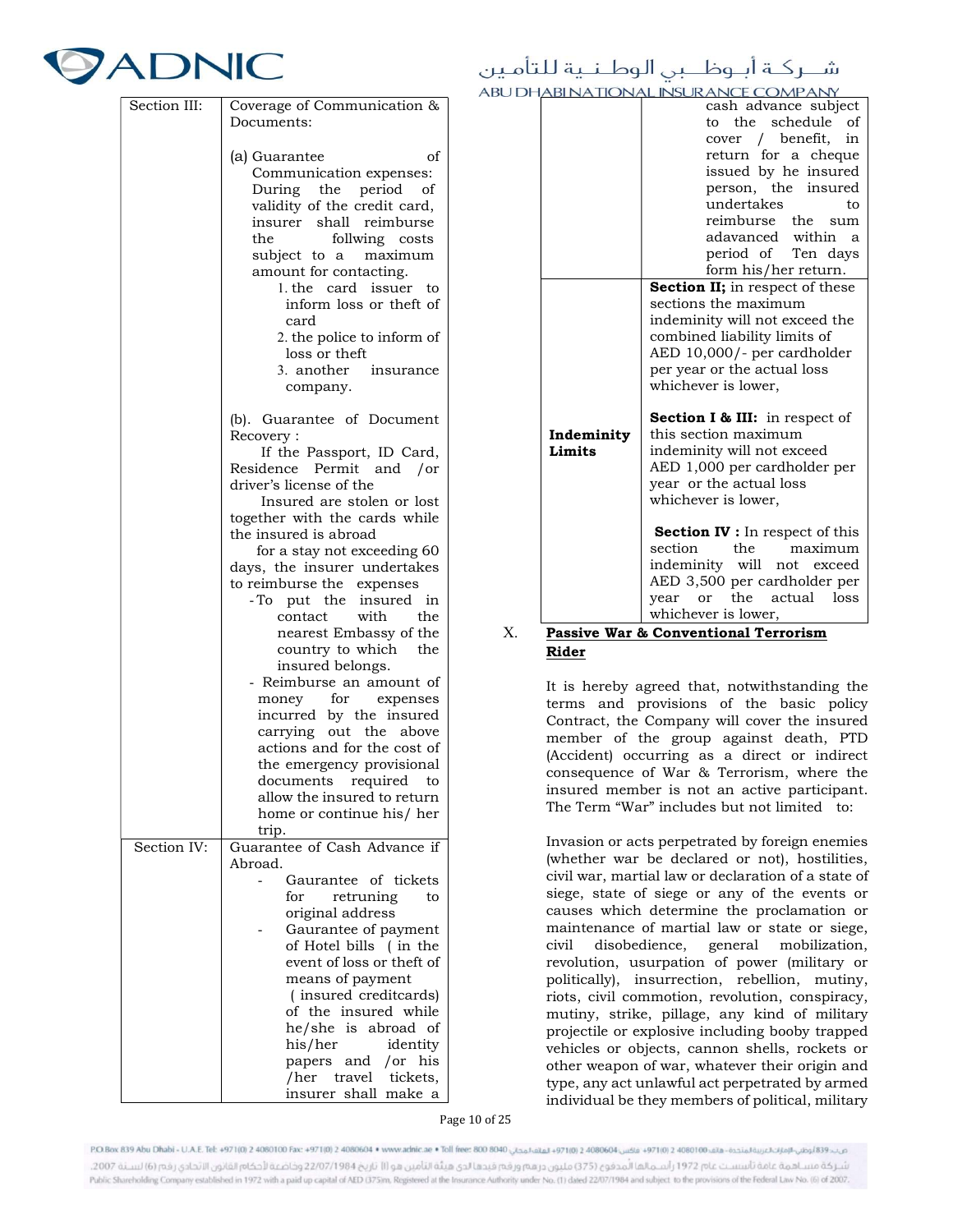

or paramilitary organizations or parties or not and be they acting on their behalf or on behalf of any other organizations.

The Term"Terrorism"as used herein, shall mean an activity that satisfies both of items below:

> a. Involves a violent act or an act dangerous to human life, tangible or intangible property or infrastructure, causing damage to property or injury to persons, or a threat thereof; and

b. Appears to be intended to intimidate, coerce or incite a civilian population or inflict economic loss or disrupts any segment of a local, national or global economy; or Influence, protest, intimidate or coerce against the policy or conduct of a government by any means, including mass destruction, murder, kidnapping, hijacking, hostage-taking.

The Company's liability under this rider shall be at anytime limited to the benefit payable at the time on the death/disability of the said Insured provided such benefits shall not exceed a maximum amount as described in the basic policy. "Active participant" in war like operations means an active member of the military forces e.g. Army, Navy, Air Force, Territorial Army or Police or any other special forces activated by Government or other public authorities to defend law and order incase of a war or warlike operation, or any other person who takes up arms in an active or defensive role. The term Active Participant includes but not limited to participation in opposition forces in conflicts, civil commotion, revolution, and insurgency or any similar situation.

### Exclusions for Passive War Risk Terrorism:

However, this extension will not apply and no benefit will be payable if at the time of occurrence, the insured member(s) is directly or indirectly:

1. Taking an active participation in any of the above mentioned events,

2. Engaged in any quarrel or dispute whether armed or not,

3. Resisting arrest,

4. Member of any armed force or serving in any armed force or member of any police or security or body guard services,

5. Travelling a country or an area where the British Government Foreign and Commonwealth Office advises against 'all travel' there; or

### شــركــة أبــوظـــبى الـوطـنــية للتأمـين

ABU DHABI NATIONAL INSURANCE COMPANY<br>6. Remains in a country or an area for more

than 28 days from the date of change of status where the British Government Foreign and Commonwealth Office advises against 'all travel' there; or

7. Travelling to a country or an area where the British Government Foreign and Commonwealth Office advises against 'all but essential travel' and stays for more than 28 days from the date of change of status or date of travel;

8. Arising out of Atomic Biological Chemical as a result of Terrorism

9. Iraq, Iran, Afghanistan, Palestine, Yemen, Libya and Syria and any country were war or warlike operation takes place and where the insured remains in for more then 28 days following the outbreak. It is also understood that the sum insured will not be payable if the insured actively participates in any of the above-mentioned events and if the insured is traveling to a country after war has been declared in that country or after it has been recognized as a war zone or where there are war like operations.

If the Company insurer alleges that by reason of this exclusion, any loss, damage, cost or expense is not covered by this insurance the burden of proving the contrary shall be upon the insured.

### MAXIMUM SUM INSURED:

AED 200,000 per Insured Life, irrespective of multiple cards on same Insured life.

| AGE<br><b>LIMIT</b>        | Death<br>Benefit | Disability<br>Benefit | Involuntary<br>Loss of<br>Employment |
|----------------------------|------------------|-----------------------|--------------------------------------|
| Minimum<br>age at<br>entry | 18 years         | 18 years              | 18years                              |
| Maximum<br>age at<br>claim | 70 years         | 65 years              | 60 years                             |

FREE COVER LIMIT: AED 200,000/- per Insured Life (applicable to all benefits except Involuntary Loss of Employment Benefit).

### TERMINATION OF INSURANCE COVER:

The insurance herein provided under this policy for an Insured Borrower in relation to an Agreement shall automatically terminate immediately upon the happening of any one or more of the following:

- The expiry date of the policy.
- The date of Account closure.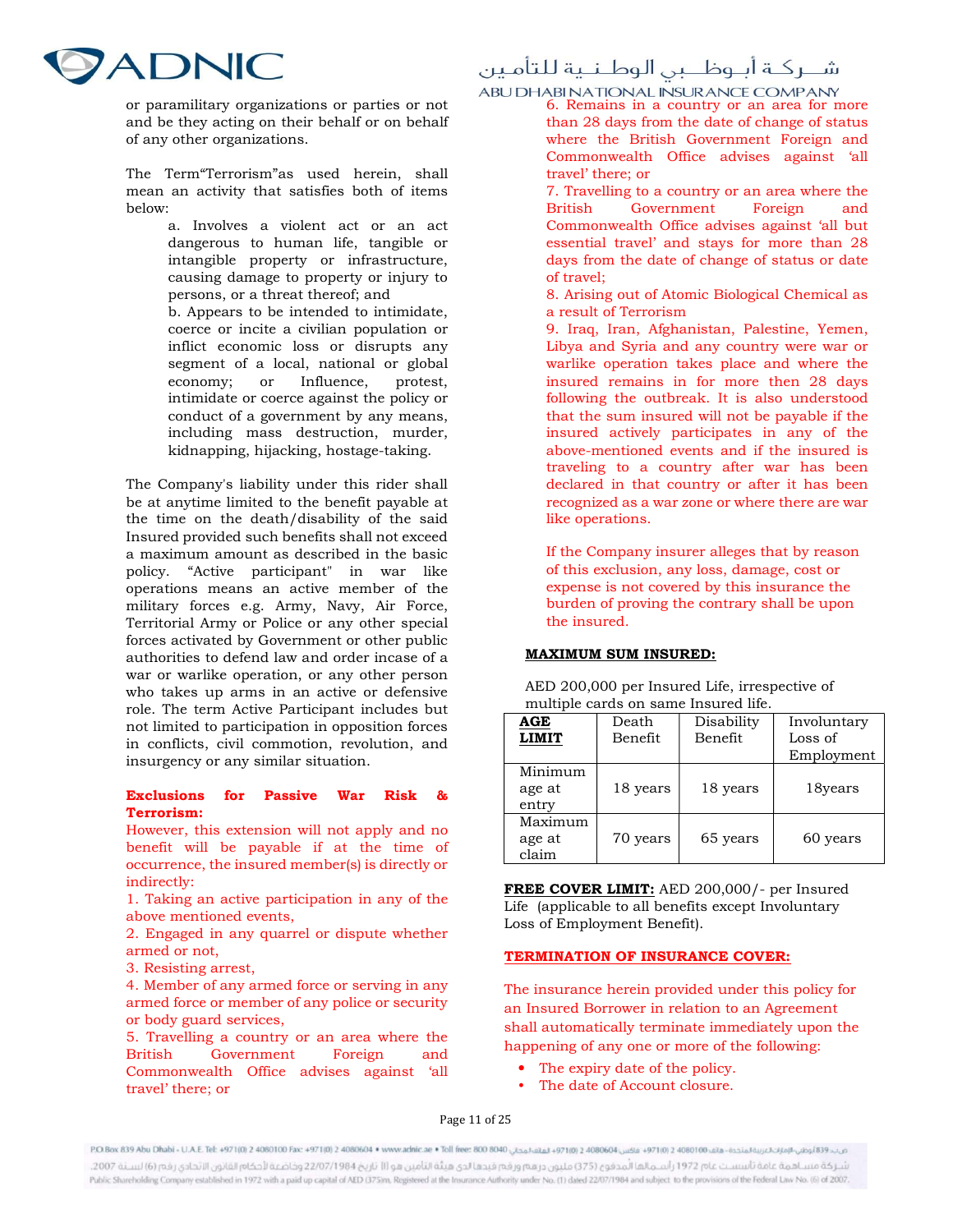# **ADNIC**

- The date on which an Insured borrower's obligation under the Agreement cease, or are assigned or transferred to a third party.
- The date on which the Insured borrower attains maximum age limits as mentioned in the schedule.
- The date on which the Death or Disability benefit or Critical illness claim paid up to the capital sum insured (death)
- The failure of the policy holder to pay the premium in respect of the borrower

### LIST OF EXCLUSIONS

### LIST OF EXCLUSIONS- applicable for Death & Disability Benefits

Notwithstanding anything contained in any of the Endorsements attached to the Policy, no benefit will be payable under any of those Endorsements if the incident or event occurs either directly or indirectly as a result of any of the following causes.

- I. Active participation in a war or warlike operations or terrorism
	- No risk is covered if a cardholder is an active participant or directly or indirectly involved in war or war like operations. A policeman or any other person of similar occupation who is acting in the course of his duty will be deemed to be held covered
	- 'Warlike operations' means hostilities, mutiny, riot, civil commotion, civil war, rebellion, revolution, insurrection, conspiracy, military or usurped power and martial law or state of siege..
- The term "Terrorism", shall mean an activity that satisfies both of items (I) and (II) below:
	- I. involves a violent act or an act dangerous to human life, tangible or intangible property or infrastructure, causing damage to property or injury to persons, or a threat thereof; and
	- II. appears to be intended to: Intimidate, coerce or incite a civilian population: or inflict economic loss or disrupts any segment of a local, national or global economy; or influence, protest, intimidate or coerce against the policy or conduct of a government by any means, including mass destruction, murder, kidnapping, hijacking, hostage-taking.

### شــركــة أبــوظـــبى الـوطـنــية للتأمـين

ABU DHABI NATIONAL INSURANCE COMPANY<br>II. Attempted suicide or self-inflicted injury whilst

- sane or insane. Suicide is covered for existing cardholders (on as in where is basis from the existing insurer on continuous basis) and 12 months waiting period is applicable for new cardholders.
- III. Any breach of the law by the cardholder or any assault provoked by him.
- IV. Being under the influence of alcohol / drugs other than in accordance with the directions of a registered medical practitioner.
- V. Aviation, gliding of any other forms of flight other than as a fare paying passenger of a recognized airline or charter service.
- VI. Only excluding professionals whilst participation in, or training for, any hazardous sport of competition or riding or driving in any form of race or competition.
- VII. Only excluding professionals whilst involvement in any underwater activity.
- VIII. Mental illness or disease.
- IX. Infection from any Human Immunodeficiency Virus (HIV), Acquired Immune0deficiency Syndrome (AIDS) or any AIDS related condition.
- X. Insured engaging in or taking part in any Naval, Military or Air Force operation

Military Service : For UAE nationals who are insured under this policy whilst in compulsory military service, This insurance covers " accidents of fate" while the insured is off duty or on regular duty (administrative assignments, training related to routine sports, exercise excluding live ammunition, explosives, and stunts) away from the battlefield and military maneuvering or military assignments associated with military combat (such as rehearsal with live military missions in war or war like situations)

- XI. Deliberate exposure to exceptional danger (except in an attempt to save human life) of the Insured Borrower's own criminal act.
- XII. Death or Injury caused by nuclear fusion, nuclear fission or radioactive contamination as defined below :
- XIII. Any Claim arising out of Atomic Biological Chemical as a result of Terrorism is excluded from cover

Destructive Agents Exclusion

This Policy does not insure against loss or damage (including death or injury) and any associated cost or expense resulting directly or indirectly from the discharge, explosion or use of any device, weapon or material employing or involving nuclear fission, nuclear fusion or radioactive force, or chemical, biological,

Page 12 of 25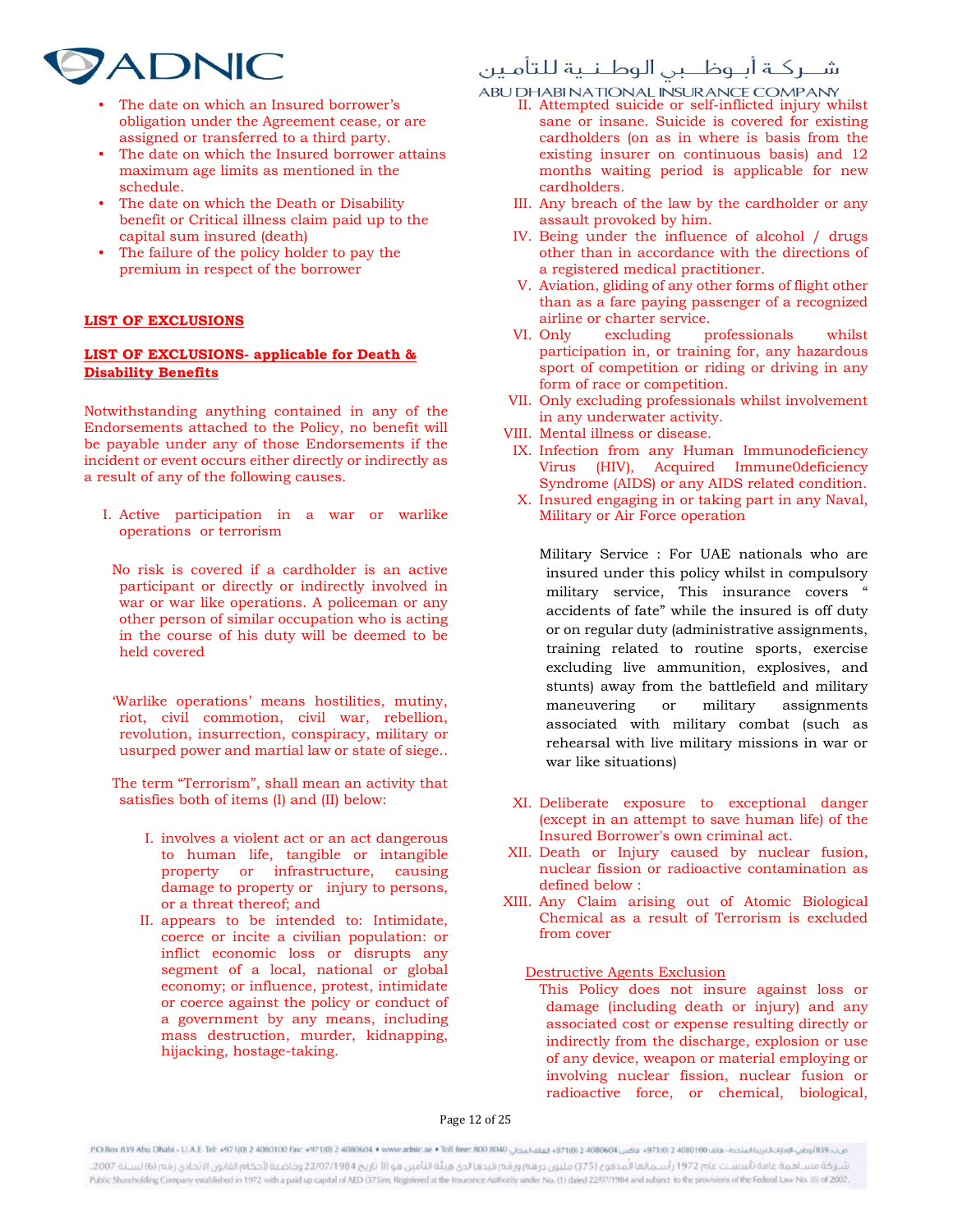

radiological or similar agents, whether in time of peace or war, and regardless of who commits the act, regardless of any other cause or event contributing concurrently or in any other sequence thereto. This exclusion shall apply to Non participants and innocent by stander too.

شــركـة أبــوظــبي الـوطـنــية للتأمـين ABU DHABI NATIONAL INSURANCE COMPANY

Page 13 of 25

من ب:481940/1001-2008 439 400100 2008 497100 2008 497100 2008 497100 2008 497100 2008 497100 2008 497100 2008 497100 2008 497100 2008 497100 2008 497100 2008 400 497100 2008 400 497100 2008 400 400 400 400 400 400 400 400

شـر كة مسـاهمة عامة تأسسـت عام 1972 رأسـمالها المدفوع (375) مليون درهم ورقم قيدها لدى هيثة التأمين هو [1] تاريخ 2207/1984 وخاضعة لأحكام القانون الاتحادى رقم (6) لسـنة 2007، Public Shareholding Company established in 1972 with a paid up capital of AED (375)m, Registered at the Insurance Authority under No. (1) dated 22/07/1984 and subject to the provisions of the Federal Law No. (6) of 2007.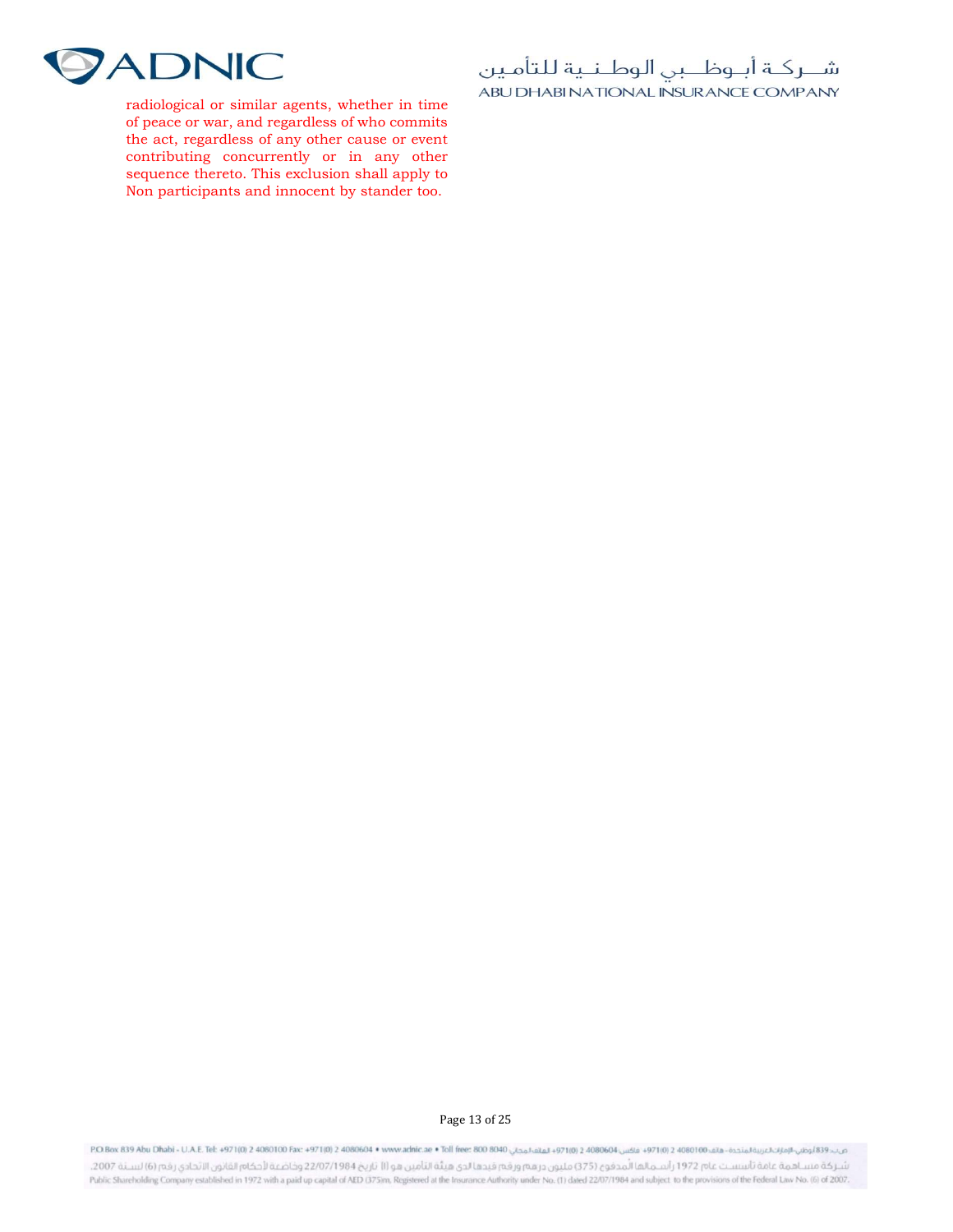

- XIV. Pandemic Exclusion and underwriting guidelines applicable only to new loans
	- This exclusion is not applicable to members up to age of 64 (age last birthday),
	- For members above age 65 the epidemic exclusion would apply
	- Epidemic/pandemic exclusion Notwithstanding anything contained herein to the contrary, this policy does not cover any claim, loss or expense arising out of, resulting from, caused by or contributing to, whether directly or indirectly, any medical condition, deterioration or complication related to COVID 19 / SARS-CoV-2 or any other epidemic or pandemic disease"
- XV. Disability Claims related to or arising from Mental and nervous disorder

### List of Exclusions applicable to Involuntary Loss of Employment

- 1. Involuntary Loss of Employment which starts within 90 days of the Commencement Date.
- 2. Insured Person's who have not been continuously employed with the same employer for minimum 12 months.
- 3. Insured Person's who are on probation.
- 4. Employment on a part time or temporary, casual or contingent employment will not be eligible for ILOE benefit. Employment on a fixed term contract will be covered only within the term of the contract , and the ILOE payment will end at the scheduled termination date of the fixed term contract (all claims related to fixed terms contract to be referred to ADNIC for case by case review. ).
- 5. Resignation or leaving by mutual agreement or voluntary unemployment or redundancy after voluntary breaks
- 6. Disability, sickness or Accident or any other medical reasons (mental and/or physical)
- 7. Where the Insured Person was aware of pending unemployment on or before the Commencement Date.

### شــركــة أبــوظـــبي الـوطــنــية للتأمـين

ABU DHABI NATIONAL INSURANCE COMPANY<br>8. Where the unemployment is a normal

- seasonal part of the employment or due to non-renewal of employment
	- 9. Where the Insured Person has neither been terminated nor become redundant but his/her salary or allowances are being withheld in part or in full for any reason of the employment contract.
	- 10. Unemployment due to any of the following
		- i. Misconduct
		- ii. Refusal to accept orders from superiors
		- iii. Criminal Conviction
		- iv. Dishonesty or Fraudulent Act
		- v. Non Performance or Underperformance
		- vi. the employers rights to do so under Article 120 of the UAE labor law.
		- vii. The period for which payment from the employer is received instead of working notice
	- 11. Payment after the Insured Person reaches the maximum coverage age specified in the schedule of this Policy.
	- 12. Termination due to voluntary retirement by the Insured Person.
	- 13. Termination of employment during probationary period.
	- 14. The period for which payment from the employer is received instead of working notice.
	- 15. Company failure where a contributing cause was a natural catastrophic peril, war or warlike event; nuclear radiation or radioactive contamination
	- 16. The natural expiry of fixed term contract of employment or of an interim contract;
	- 17. Non renewal of employment contract due to cessation or expiry of visa;
	- 18. Retirement including voluntary, early, temporary or permanent retirement;

### Page 14 of 25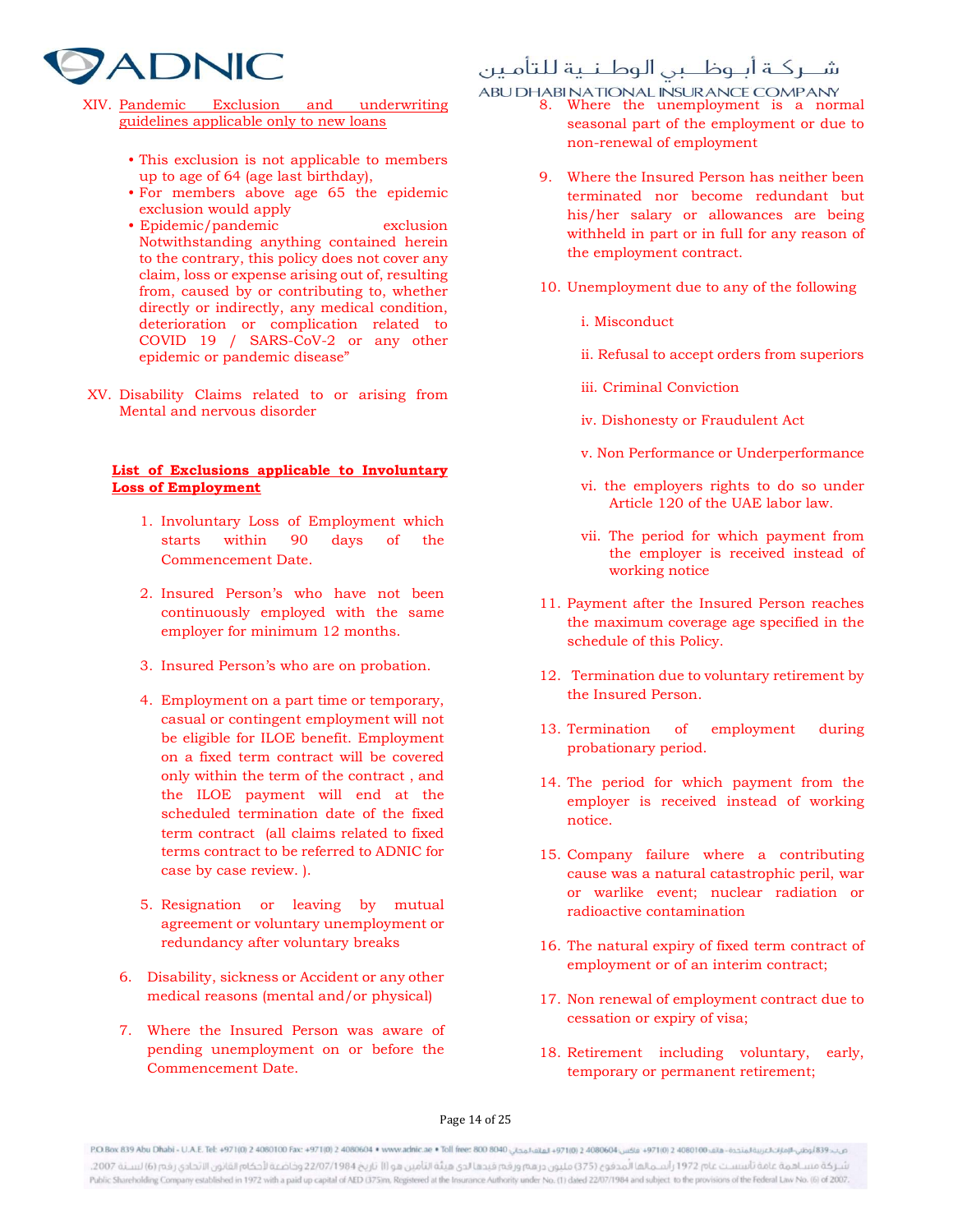

- 19. Involuntary Loss of Employment due to breach of employment contract or terms;
- 20. If the Involuntary Loss of Employment is in any way voluntary or results directly or indirectly from the Insured
- 21. Insured person was either working or employed outside UAE will not be covered for ILOE. Members transferred to work outside UAE are only covered if they remain on the payroll of the UAE based company (and not on any of its branches or sister companies).
- 22. Any Involuntary Loss of Employment where the Insured Person cannot prove it was involuntary
- 23. If the Insured Person is not able to claim under the Tanmia unemployment Benefit (for UAE nationals only);ps :ILOE cover is not applicable for UAE nationals
- 24. Dismissal or redundancy when the employer is a family member of the claimant (ties by blood), or when the claimant is shareholder of company or member of its board
- 25. Dismissal or redundancy when the insured was employed by a company of which he or his spouse, partner, parent, child, brother or sister were a director, shareholder or an employer (other than by way of bona fide investment in a company quoted on recognized stock exchange or when claimant is a shareholder of company.
- 26. Self-employment.
- 27. Resulting directly or indirectly from a strike, lockout, or other organized labor disputes or any unlawful act.
- 28. Any drive as per the UAE government towards Emiratization (localisation)
- 29. If Insured Person does not have a valid resident or employment visa at the time of claim.(applicable for Expats)
- 30. If the Insured Person refuses any other reasonable/alternate employment offered by his employer

### شــركــة أبــوظـــبي الـوطــنــية للتأمـين

ABU DHABI NATIONAL INSURANCE COMPANY<br>31. If any misrepresentation or concealment is

- made by or on behalf of the Insured Person to obtain cover in support of any claim hereunder.
	- 32. If the Insured Person is an expatriate, any UAE resident visa obtained through sponsorship from a family member. However, this is not applicable if the Insured Person signs a declaration confirming that he/she is unemployed.
	- 33. If the Insured Person is an expatriate, any UAE residency visa obtained or maintained through whatsoever means, while the Insured Person is not being treated or being recognized as a full time employee by his employer including for end of service benefit calculation as per UAE Labour Law.
	- 34. If the Intimation of claim is received after 60 days from the date of event.
		- 35. employment on a fixed term contract for less than two (2) years or part time or temporary employment.;
		- 36. resignation or leaving by mutual agreement or voluntary unemployment or redundancy after voluntary breaks from employment in excess of normal holiday entitlement.;
		- 37. where the unemployment is a normal seasonal part of the employment or due to non-renewal of employment contract by the authorities.;
		- 38. 6 months prior end of job contract or retirement date
		- 39. UAE nationals benefiting from local government support

### List of Exclusions applicable to Critical Illness Benefit

- The Company shall not be liable and shall not pay any claim under this policy connected directly or indirectly with or arising from:
- a) Flying in any form of aircraft, unless the insured is travelling as a fare-paying passengers in a civilian aircraft which is certified for transporting passengers.
- b) The insured actively participates in war, rebellion, anarchy, sabotage and the

Page 15 of 25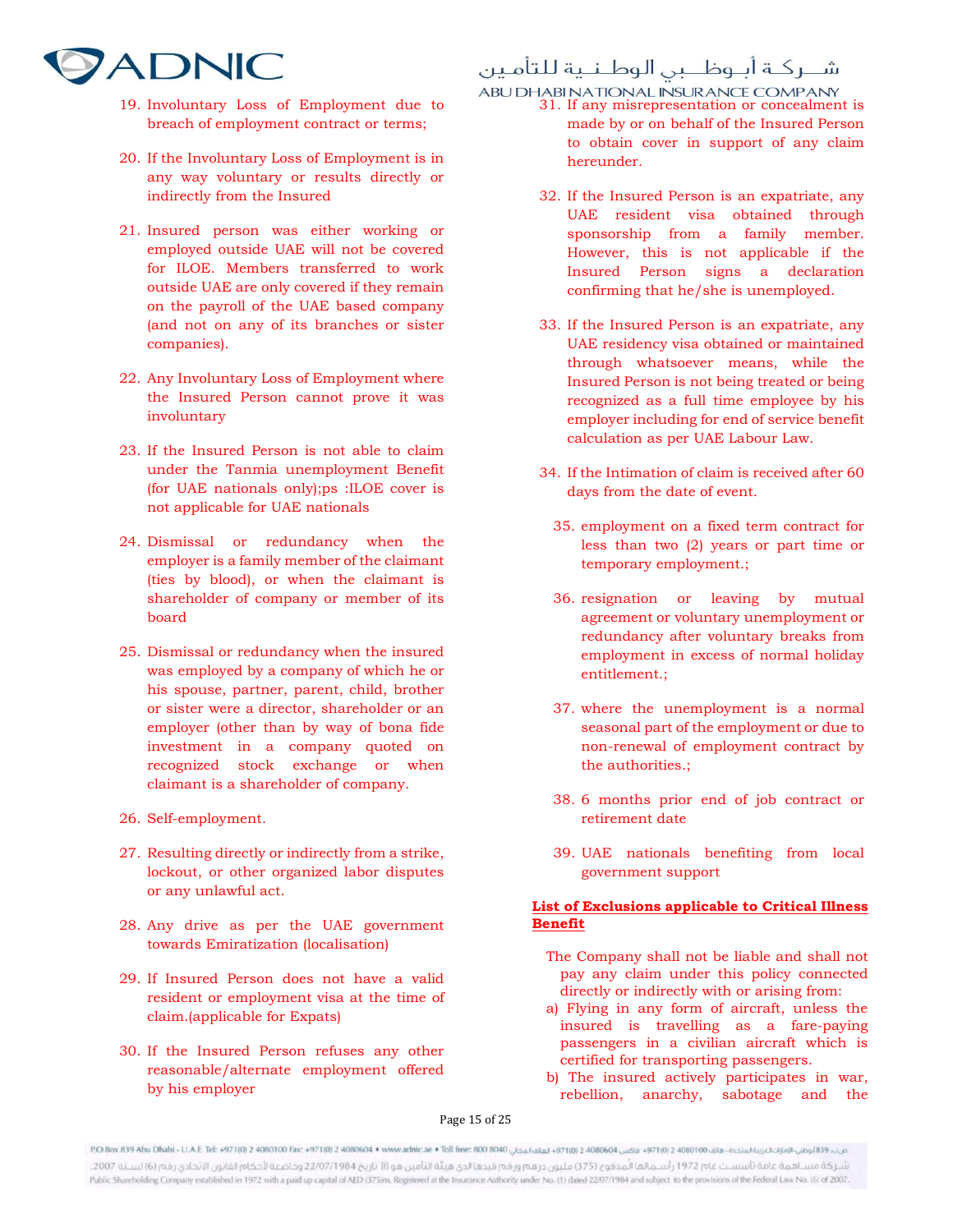

intensity events defined as a crime or actively participates in illegal events causing illnesses/accidents which is covered by the policy.

- c) Chronic alcohol abuse or the use of drugs (excluding at doctor's orders).
- d) Intentionally self-inflicted injury, regardless of whether or not the Insured is sound of mind and committing suicide.
- e) Boxing, wrestling, or any kind of physical combat, skiing (water or on snow), gliding, parachuting, bungee jumping, mountaineering, professional sports activities ,diving using equipment.
- f) Illnesses or conditions which are mutations or variations of AİDS, HTVL and HIV.
- g) Injury from non conventional weapons (such as atomic, chemical or biological weapons) or from conventional ballistic missiles.
- h) Nuclear fusion, nuclear fission, nuclear waste, where the illnesses and injuries stem from radioactive or ionizing radiation.
- i) Pre-existing conditions defined as below are excluded.

Pre-existing conditions are excluded. A preexisting condition is a disease, surgery or condition covered under this Critical Illness cover that was present, had occurred or was diagnosed in any grade of severity before the member joined the scheme – regardless from any severity conditions set out for the covered Critical Illnesses in the policy wording.

Heart attack, coronary artery by-pass surgery, heart transplant or stroke are considered diseases of the cardio- and cerebrovascular system and therefore treated as one condition, for example if the member has had a stroke before he/she joined the scheme, no benefit shall be payable for a future stroke, heart attack, coronary by-pass surgery or heart transplant.

No benefit will be paid for any specified condition which resulted from underlying causes or symptoms which were known to the member before joining the scheme.

This restriction only applies after the member has joined the scheme. The list of underlying causes or symptoms for each condition is given below. This exclusion will apply from the date the insured joins the scheme.

Such conditions will include the following:

#### Major Cancer:

### شــركــة أبــوظـــبى الـوطـنــية للتأمـين

Any previous cancer or pre-malignant conditions, papilloma of the bladder, polyposis coli, Crohn's Disease, ulcerative colitis, haematuria, blood in stools, haemoptysis, lymphadenopathy, splenomegaly, cachexia.

### Heart attack, Coronary Artery By-pass Surgery:

Hypertension, angina pectoris, arteriosclerosis and coronary artery disease, chest pain on exertion, diabetes mellitus, cardiac arrhythmias, abnormal ECG, hyperlipidaemia, obesity.

#### Stroke:

Hypertension, valvular disorders of the heart, transient ischaemic attacks, haemophilia, pulmonary embolus, embolism of any major vessel, diabetes mellitus, aneurysms of the intracranial blood vessels, arteriosclerosis, arteriovenous malformations, atrial fibrillation.

### Major Organ Transplant:

- Heart and Heart/Lung: coronary artery disease, cardiac failure, cardiomyopathy, hypertension.
- Lung: pulmonary failure, mucoviscidosis.
- Liver: hepatitis B or C, end-stage chronic hepatitis, primary biliary cirrhosis,
- alcoholic liver disease, autoimmune hepatitis, hepatic vein thrombosis, metabolic disorders,
- tumours, cholangitis.

### List of Exclusions applicable to Hospital Cash Benefit

- 1. Hospitalization due to illness or sickness.
- 2. Any treatment not performed by a Physician or any treatment of a purely experimental nature.
- 3. Any routine or prescribed medical checkup pre examination.
- 4. Circumcision, cosmetic or aesthetic treatments of any description change of gender surgery, plastic surgery (unless such plastic surgery is necessary for the treatment of illness or accidental Bodily Injury as a direct result of the insured event and performed within 6 months of the same).
- 5. Dental treatment or surgery of any kind unless necessitated by Accidental Bodily Injury.

Page 16 of 25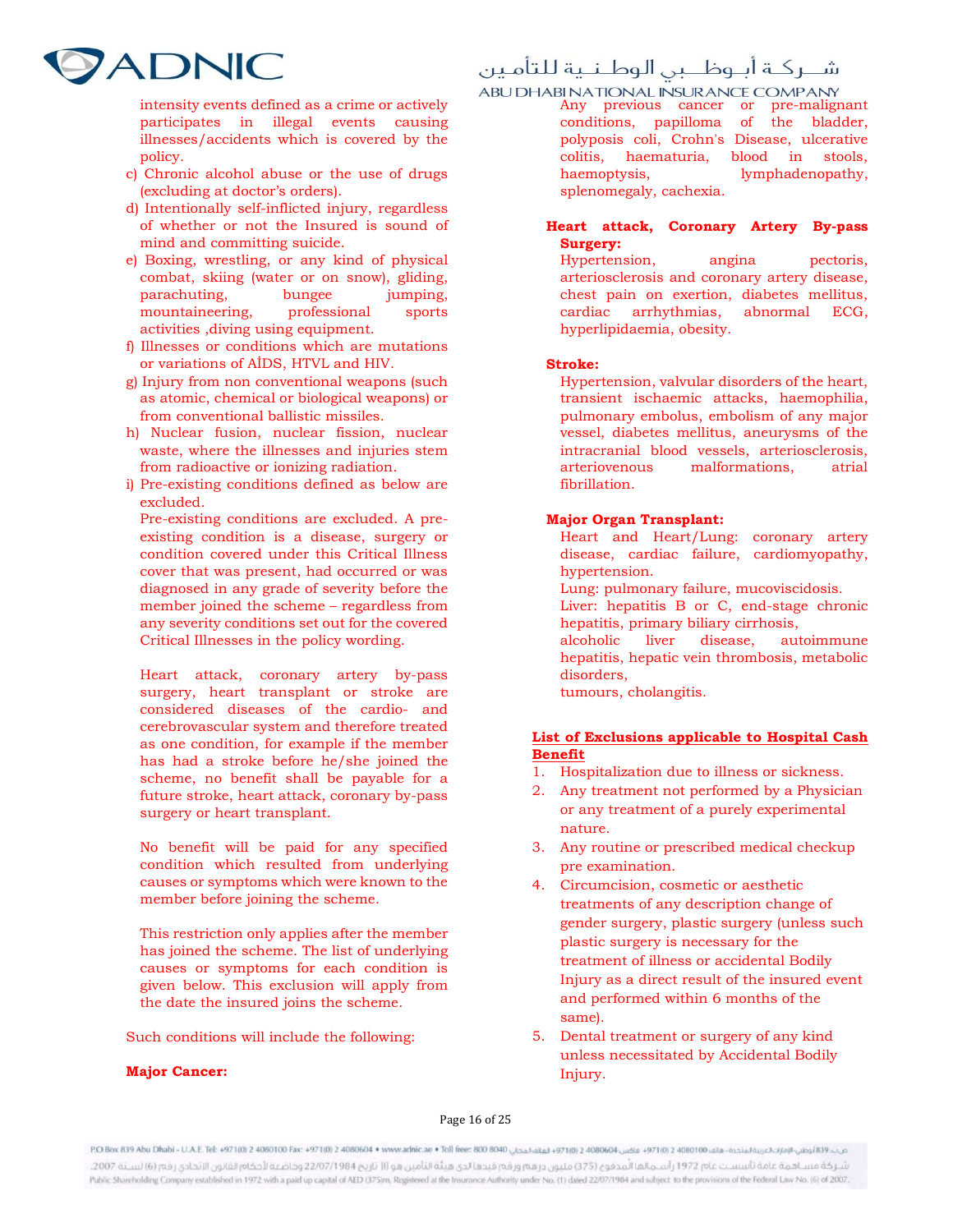### شــركــة أبــوظـــبى الـوطـنــية للتأمـين



- 6. Removal of any material that was implanted in a former surgery before the Date of Cover Commencement.
- 7. Any natural peril (including but not limited to avalanche, earthquake, volcanic eruptions or any kind of natural hazard).
- 8. Participation in any hazardous activity or sports as a profession and /or for income including but not limited to racing, scuba diving, aerial sports, bungee jumping and mountaineering or in any criminal or illegal activities.
- 9. Nuclear Radiation, Nuclear Fission, Nuclear Fusion and/or Radioactive Contamination.
- 10. Death or disability wholly or partly resulting from war, invasion, act of foreign enemy hostilities (whether war be declared or not), civil war, rebellion, revolution, insurrection, military or usurped power, riot or civil commotion. War zone and non-exhaustive list of countries (Iraq, Afghanistan…) excluded.
- 11. Naval or Military operations (including duties of peace time) of the armed forces or air force and participation in operations requiring the use of arms or which are ordered by military authorities for combating terrorists, rebel and the like.
- 12. Passive and active war risk (including acts of terrorism).
- 13. No benefits shall be payable under this policy where the disability in the opinion of the UAE concerned medical authorities is directly due to or arises directly or indirectly from infection by any Human Immunodeficiency Virus (HIV).

List of Exclusions applicable for Secure Wallet Benefit

- 1. Losses of credit cards not reported to the issuing company within 48 hours of the discovery of the loss or theft.
- 2. Loss due to the use of a genuine credit card by an authorized person using his/her genuine signature with intent to defraud.
- 3. Losses arising as a result of the unauthorized use of credit card by a close relative.
- 4. Any legal liability of whatsoever nature.
- 5. Any loss not discovered during the Cover Period.
- 6. Any internet transactions following occurrence of the event giving rise to claim under the Secure Wallet Plus Cover.

ABU DHABI NATIONAL INSURANCE COMPANY<br>No Benefit will be payable under the following:

- a. Robbed or Stolen Cash :
	- Claims resulting intentionally or unintentionally by:
	- The covered member, his/ her spouse, children, relatives or friends; or War, civil commotion, insurrection, rebellion, revolution or terrorism or acts of God, nuclear reaction or radiation; or
	- Consequences of any riot or confiscation by the authorities.
- b. Fraudulent Transactions on the Lost or Stolen Credit Card issued by Bank in the wallet
- c. Claims resulting from transactions or damages done intentionally or unintentionally by:
	- The covered member, his/ her spouse, children, relatives or friends; or
	- War, civil commotion, insurrection, rebellion, revolution or terrorism or acts of God, nuclear reaction or radiation; or Consequences of any riot or confiscation by the authorities Robbed or Stolen Cash :
		- Claims resulting intentionally or unintentionally by:
	- The covered member, his/ her spouse, children, relatives or friends; or War, civil commotion, insurrection, rebellion, revolution or terrorism or acts of God, nuclear reaction or radiation; or
	- Consequences of any riot or confiscation by the authorities.
	- d. Fraudulent Transactions on the Lost or Stolen Credit Card issued by Bank in the wallet
	- e. Claims resulting from transactions or damages done intentionally or unintentionally by:
	- The covered member, his/ her spouse, children, relatives or friends; or
	- War, civil commotion, insurrection, rebellion, revolution or terrorism or acts of God, nuclear reaction or radiation; or Consequences of any riot or confiscation by the authorities

### SANCTION CLAUSE

No insurer shall be deemed to provide cover and no insurer shall be liable to pay any claim or provide any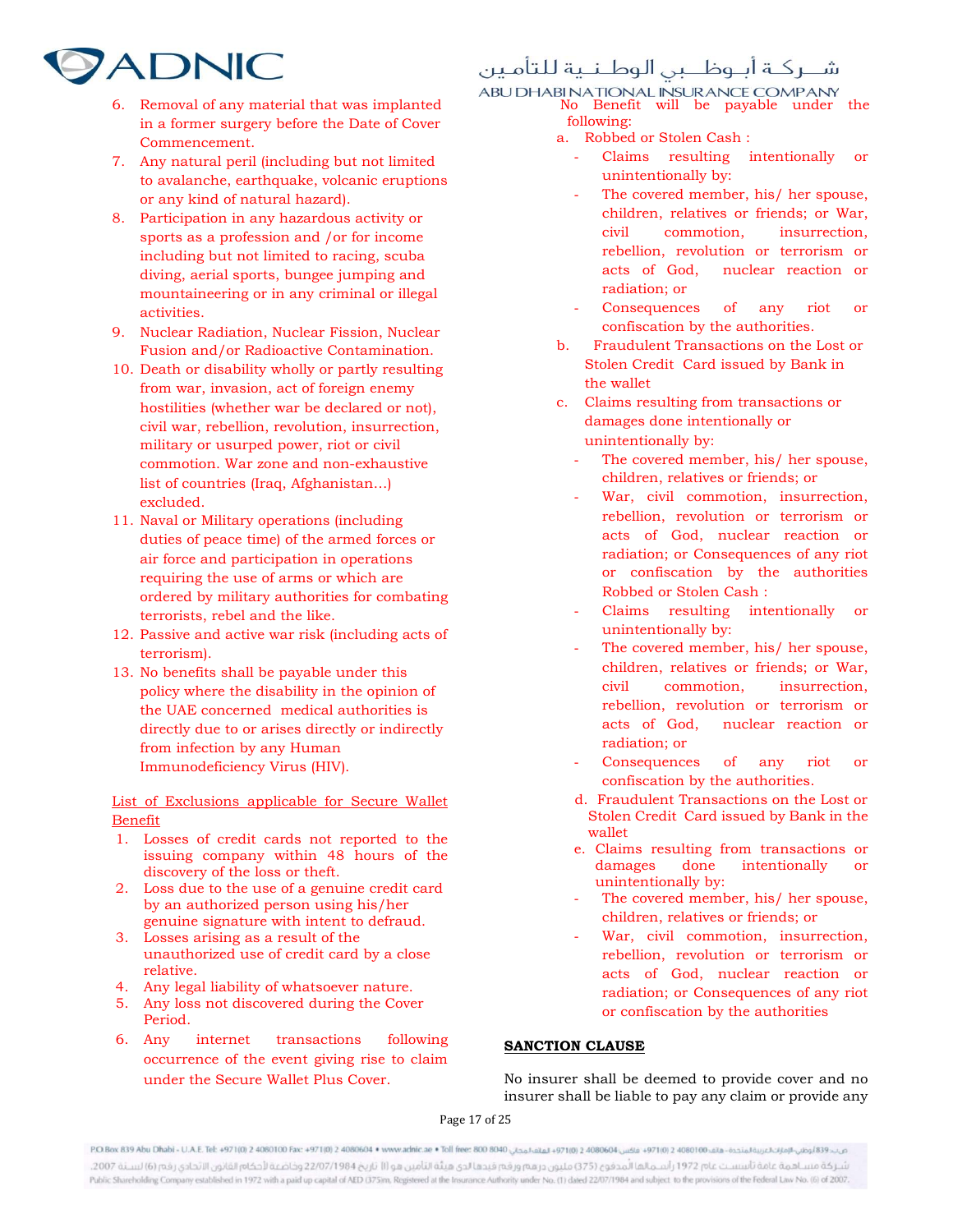

benefit hereunder to the extent that the provision of such cover, payment of such claim or provision of such benefit would expose that insurer to any sanction, prohibition or restriction under United Nations resolutions or the trade or economic sanctions, laws or regulations of the European Union, France or Germany or UAE as attached to the policy

### PROOF OF LOSS OR ENTITLEMENT TO BENEFIT:

Written notice of any Death or Disability claims sufficient to identify the Insured Borrower must be given to the Company immediately or as soon thereafter as is reasonably possible. The Company will then provide necessary forms for filing proof of entitlement to benefit. Written proof of entitlement to benefit must in any event be filed with the Company at its Head Office (Abu Dhabi National Insurance Company, PO Box 839, Abu Dhabi, UAE) within 90 days after the occurrence of Death or Disability.

### RECORDS & INFORMATION:

The Policyholder will, at the request of the Company:-

- (a) Supply to the Company such information concerning Insured Borrowers and the Agreement entered in to by the Insured Borrowers and the Policyholder as may reasonably be required by the Company.
- (b) Provide the Company with the relevant records of the Policyholder concerning Insured Borrowers as the Company may reasonably require for the purposes of administration by the Company of the insurance hereby agreed to be provided and the determination of future premium rates.

### HOW TO CLAIM

#### How to Claim

- I. Upon happening of an event giving rise to a claim under this Policy, the Policyholder shall give written notice to the Company but not later than 90 days from the Date of Event.
- II. Any and all communications related to a claim should be addressed to the following address, marked to the attention of the Company's Claims Department:

Abu Dhabi National Insurance Company

P. O. Box: 839, Abu Dhabi, United Arab Emirates.

Telephone : 02 4080100/Fax No: 02 2 6268600

### شــركــة أبــوظـــبى الـوطـنــية للتأمـين

# ABU DHABI NATIONAL INSURANCE COMPANY<br>You may contact Abu Dhabi National

- Insurance Company (ADNIC) at the toll free no. 8008040/,or send an email to LifeClaims@adnic.ae
- III. Insured Borrower or Insured Borrower's representative will contact the Company and submit all the applicable claim documents as advised by the Company's claim department.

### General Claims Procedure

The claims handling procedure for this Policy are as below:

- 1. Written notice of accident/ death/ injury/illness which could result in a claim being made under the Policy must be given to the Company immediately.
- 2. Such notification, apart from stating name of the Insured Member in respect of whom the claim is reported, should provide basic details including date of death/ accident/sickness and the type of benefit claimed.
- 1. Upon receipt of Claim Notification, the Company shall:
	- I. Register the claim and allocate a claim number, to be quoted in all subsequent communications relating to that claim.
	- II. Advise the claim number to the Insured Member and request documentation considered necessary and reasonable for processing of the claim.
- 2. Upon receipt of the above, the corresponding claim form complete in all respects shall be submitted to the Company together with all supporting documents requested.
- 3. Upon receipt of the documented claim from the Insured, the Company shall advise any further documentation required to substantiate the claim or process the claim for settlement.
- 4. For all valid claims payable in accordance with the terms and conditions of this Policy, the full and final discharge receipt would be issued by the Company.

### ILOE CLAIMS PROCEDURE: Claims Procedure

Upon happening of an event giving rise to a claim under this policy, the Borrower/Borrower's

Page 18 of 25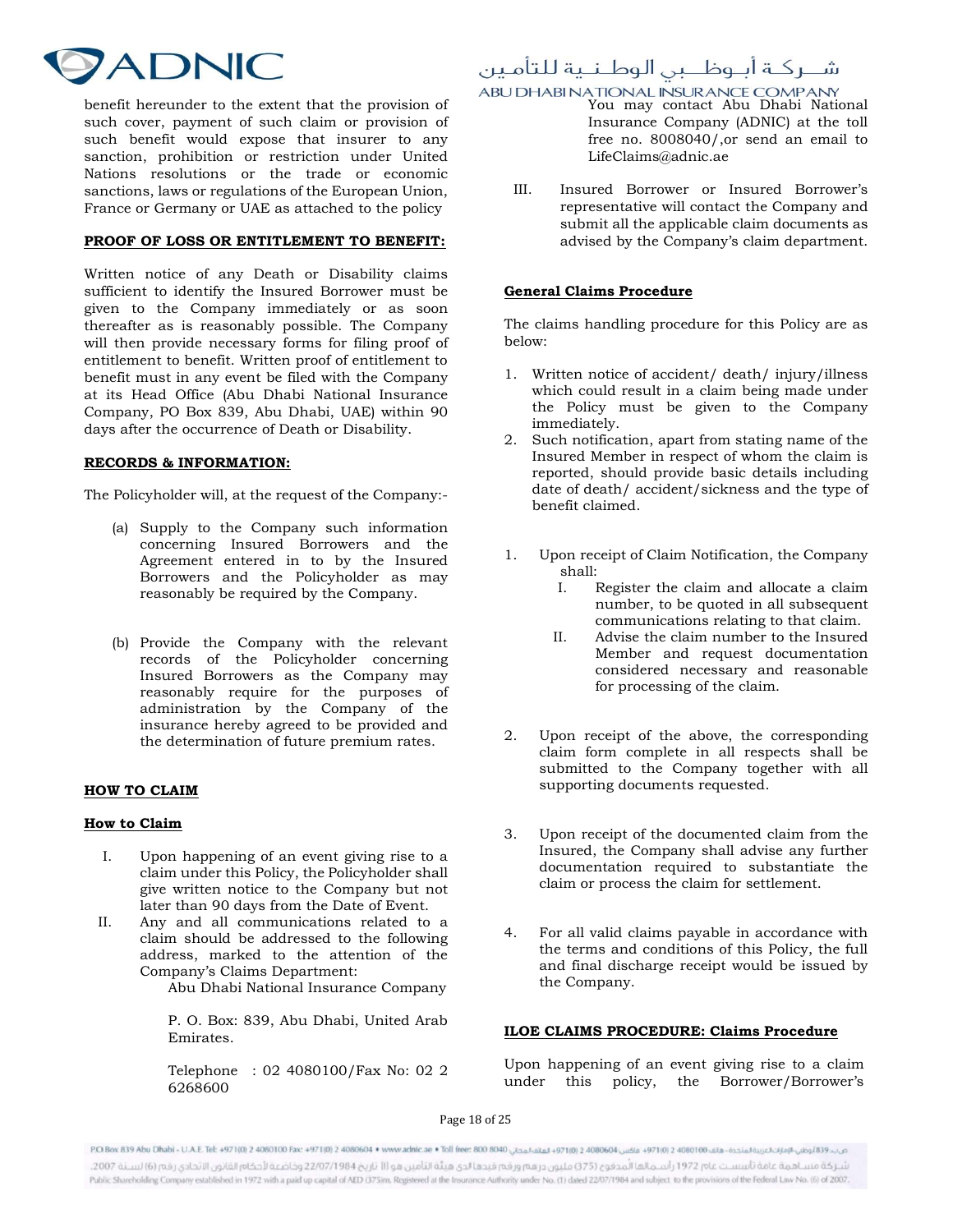

شــركــة أبــوظـــبي الـوطــنــية للتأمـين

shall be upon the insured.

Representatives/Insured shall follow the following procedure:

If the Involuntary Loss of Employment claim is accepted the Scheme Member shall report in person to the Company's Head Office each month as a precondition of future to confirm whilst the Monthly Benefit in respect of the Involuntary Loss of Employment.

- a) Give immediate written notice to the Company but not later than 60 days from the Date of Event.
- b) The Insured or the Cardholders representative shall complete the standard claim form issued by the Company and produced at no cost to the Company with such evidence to substantiate the claim to the satisfaction of the Company as the Company may reasonably require;
- c) the bank to provide the outstanding balance with the claims notification.
- d) For claims outside the UAE: For the first given threshold (whichever comes first) of AED 1,000,000 or amount of 100 claims the following should be submitted:
	- For the first 3 months, of unemployment, a self-declaration of unemployment should be presented
	- Afterward one scanned copy of the claimant's passport is also to be attached showing no other visa outside his country of residence, certified by the notary and showing the date, alongside the beneficiary phone number and contact details and email
	- a certified declaration from the notary is requested as well attesting the unemployment of the insured
	- ADNIC would have the right to contact the insured and investigate his status of employment and to ask for updated copy of his passport to be even scanned, dated and certified by a notary or to simply be shown to ADNIC online
	- ADNIC have the right to investigate the claims at any time by available means

For cases beyond the above mentioned threshold a self-declaration of unemployment should be presented for the first three months of unemployment, after the 3 months, a stronger evidence of unemployment should be presented such as Income Tax report or Social Security register report etc. to be authenticated by the UAE embassy, and bi-monthly thereafter subject to retroactive reimbursement of the monthly

ABU DHABI NATIONAL INSURANCE COMPANY<br>benefit in case the insured was found to be working. The burden of proving the claim

- c) The Borrower or the Borrower's representative or the Insured shall submit the following documents within 60 days from the Date of Event.
	- i. Letter of termination confirming that employee's (individual covered) contract was terminated indicating clearly the reason of termination.
	- ii. Letter from the bank stating the outstanding amount on individual covered's finance account at the time of termination.
	- iii. Copy of employment contract and passport copy showing visa page.
	- iv. Copies of statement / history showing transactions, amount of instalments, instalment in arrears and the
	- outstanding amount.
	- v. Copy of the personal finance application
	- vi. Salary slips for the 3 months preceding date of notice of termination.
	- vii. The Company may also request for a copy of the labor contract from the Employer if it is required to verify the period of employment contract.
	- viii. Monthly submission of passport copy showing visa page along with bank's stamp and date.
	- ix. labor card number should be obtained at claim stage
	- x. Any other documents as may be required as per the prevailing Company policies.
	- xi. Proof of fulltime employment on the employer's letterhead paper, including copy of the employment agreement between employer and employee, clearly stating that the employee was employed on a fulltime basis

All papers as indicated above may be required to be produced in original (other than those surrendered to the authorities or Employer) for verification before the final settlement of claim.

The Company reserves the right to request for additional and/or detailed documents, beyond as stated above, which may additionally be necessary

 (i) to establish circumstances surrounding the Involuntary Loss of Employment of the

Page 19 of 25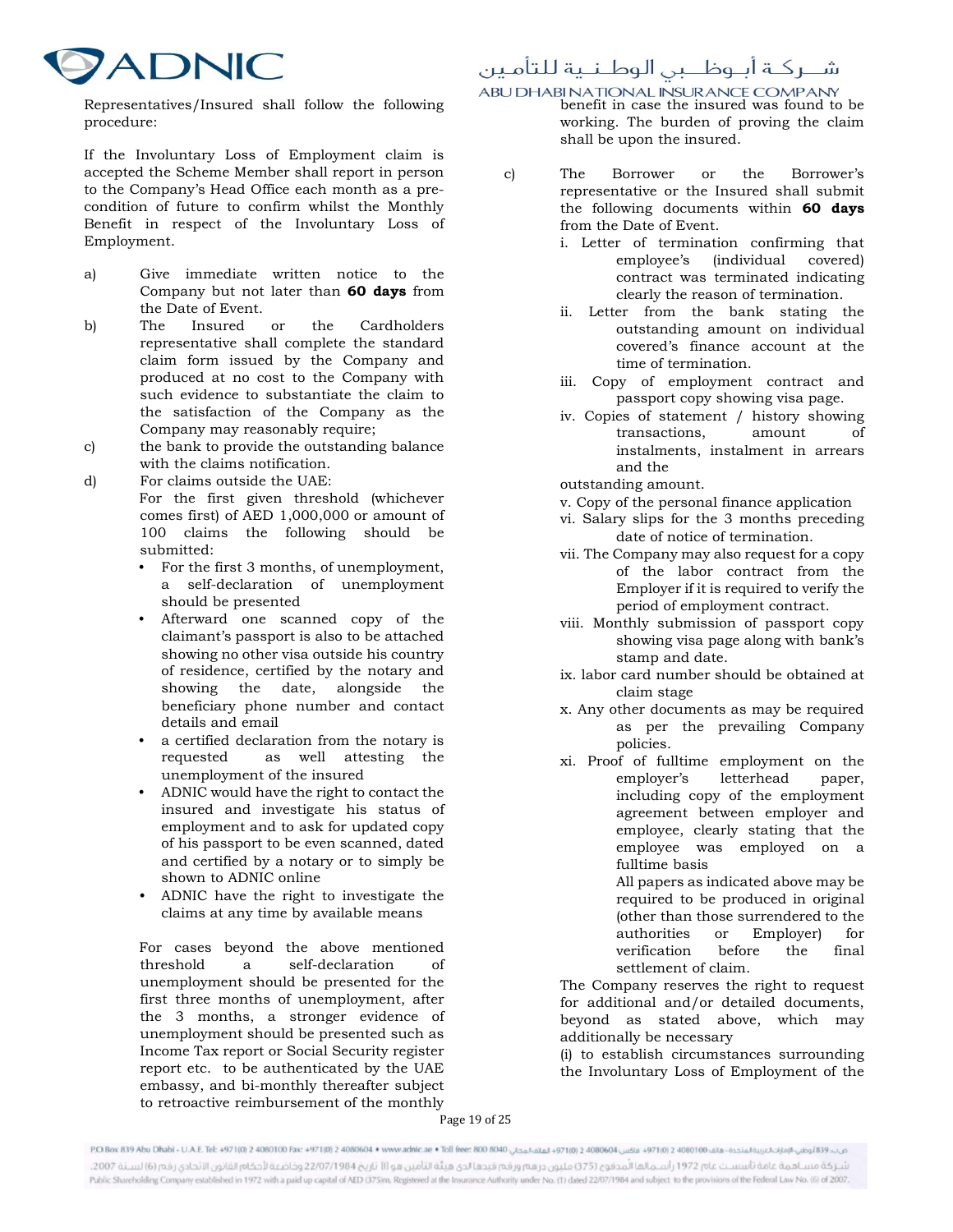

شــركــة أبــوظـــبي الـوطــنــية للتأمـين

Insured Person should the said circumstances warrant it;

- (ii) to investigate any suspected fraud or misuse of Policy including when
	- a) the Indebtedness as on the Date of Event is not within the average preceding 6 months Indebtedness history of the Insured Person from the Date of Event,
- b) there is a sudden increased Indebtedness within last 2 month preceding the Date of Event,
- c) there are any additional circumstances in sole discretion of the Company which may lead the Company to suspect fraud or misuse of the Policy,

If the claim is accepted the Scheme Member shall report in person to the Company's Head Office each month as a pre-condition of future to confirm whilst the Monthly Benefit in respect of the Involuntary Loss of Employment.

If any claim under this Policy is in any way fraudulent or unfounded, the Benefit under this Policy shall be forfeited in respect of the particular Scheme Member.

### Internal Investigation Stage:

- 1. On receipt of all the documents, if the documents are in order, the Company will forward the file for internal investigation or else the Scheme Member will be requested for additional documents as may be required. At all times the Scheme Member is required to cooperate with the Company where ever necessary to substantiate and justify their claim. If the claim is not admissible then the Scheme Member will be notified accordingly.
- 2. Based on the internal investigation report, Abu Dhabi National Insurance Co. will process the claim in accordance with the terms and conditions of the policy, and communicate the decision to the Scheme Member.

### First Settlement (if valid):

- 1. If the claim is valid a Monthly Benefit will be paid into the Scheme Member's account with the Policyholder.
- 2. Settlement for all claims submitted on or before 15th of the previous month, and once validated, will be made on 1st of the following month and settlement for all claims submitted on or after

ABU DHABI NATIONAL INSURANCE COMPANY<br>16th of the previous month, once validated, will be made on 16th of the following month.

### Subsequent Settlements:

- 1. The Company will conduct the internal investigation every month and the subsequent Monthly Benefit will be settled based on the internal investigation report. In case the Scheme Member is not eligible for the next Monthly Benefit, the Company will advise the Scheme Member accordingly.
- 2. The Scheme Member has to visit the Head Office of the Company every month with his original passport and declare his employment status. Subsequently, the Monthly Benefit will be paid to the Scheme Member.
- Claims procedure to ensure continued unemployment, will be to check at website of Ministry of labor with labour card #, (insured members from those companies which are traceable through this method will be asked to share the passport copies to check valid employment visa)
- ILOE cover for unemployed leaving UAE /outside UAE,

Company agrees to considered claims for claimants leaving UAE as follows

- for the first 3 months of unemployment to accept the self-declaration as a proof in case the member is outside the country.
- After this period a stronger evidence (such as social security or fiscal documents) should be presented as we need to call for all necessary proofs as may be called upon by the Company in order to substantiate his unemployment

### Documentation Checklist

### Documentation Checklist

### A. Death Claims:

- i. Claim Form duly completed and signed by authorized signatory
	- ii. Accident Report (in case of Accident)
	- iii. Death Certificate (in original). In case of death taking place outside U.A.E., such original Death certificate issued abroad should be attested by U.A.E Embassy
	- iv. Post Mortem Report (wherever required)
	- v. Police Report if death due to accident/Road Traffic Accident

### Page 20 of 25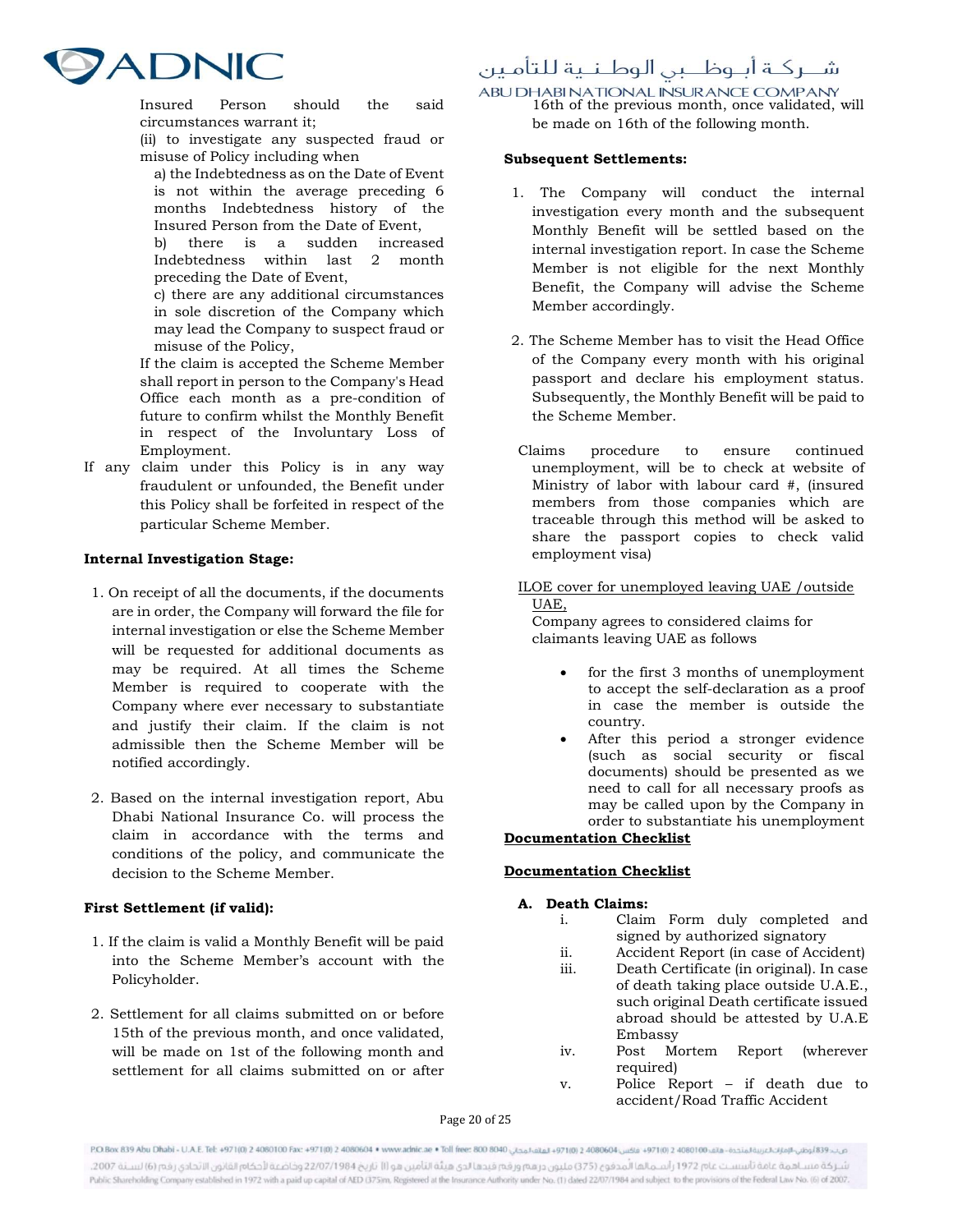

## شــركـة أبــوظــبي الـوطـنـية للتأمـين

- ABU DHABI NATIONAL INSURANCE COMPANY<br>Form duly completed and signed by
- vi. Medical Report from a hospital with a detailed diagnosis, history of illness (if natural death) and cause of death, if the same is not clearly mentioned in death certificate.
- vii. Copy of Passport including visa page (for expatriates)
- viii. Credit Card Application Form
- ix. Credit Card Statement for the last three months
- x. Any other document found necessary
- xi. Copy of emirates id.

### B. Terminal Illness

- i. Prior to receiving the Terminal Illness Benefit, the borrower must provide satisfactory proof to the Insurance Company that his life expectancy is six (6) months or less from the date of application for the Terminal Illness Benefit.
- ii. This proof must include certification from the treating physician, who cannot be an immediate family member of the Employee or residing with the Employee. The Insurance Company reserves the right to obtain a second or more medical opinion at its own expense from a specialist agreed on with the Assured.

### C. Disability Claims

- i. Claim Form duly completed and signed by authorized signatory
- ii. Accident Report (in case of Accident)
- iii. Medical Report (in original) confirming exact degree of permanent disability issued by the Medical Board
- iv. Police Report if disability is as a result of accident/Road Traffic Accident
- v. Medical Report from a Hospital with a detailed diagnosis, history of illness (if disability due to sickness) and cause of disability
- vi. Copy of Passport including visa page. (for expatriates)
- vii. Copy of emirates id.
- viii. Credit Card Application Form
- ix. Credit Card Statement for the last 3 months
- x. Any other document found necessary

### D. Involuntary Loss of Employment

i. Notice of Termination from the Employer (Original should be submitted for verification);Claim

- authorized signatory
- ii. Copy of Passport with valid Visa Page
- Copy of emirates id.
- iv. Copy of the Labour Contract from the Employer;
- v. Credit Card Application Form
- vi. Complete Credit Card Statement
- vii. If the Insured is eligible for the benefit, insured need to submit the original passport for verification at ADNIC office along with a selfdeclaration of employment status one month after the Notice Period to start with monthly payout.
- viii. Any other documents as may be required by the Company to validate the claim including further information that it may require to determine the cause of involuntary unemployment.
- ix. If the claim is accepted the Insured Person shall report in person to the Company's offices each month as a pre-condition of future to confirm whilst the Monthly Benefit in respect of the ILOE Benefit.
- x. Claims amounts with respect to ILOE are paid directly to the customer in the event of an admissible claim.

### E. Hospital Cash Benefit

- i. Claim Form duly completed and signed by authorized signatory
- ii. Medical Report.
- iii. Credit Card Application Form
- iv. Credit Card Statement for the last 3 months
- v. Copy of Passport of the employee including visa page
- vi. Copy of emirates id.
- vii. Any other document found necessary Claim notification to ADNIC has to be within 15 days from the date of discharge
- viii. Original copy of the following documents:
	- a. Discharge card with details of treatment received, diagnosis
	- b. Surgical summary (in case the claimant has undergone a surgery)
	- c. Certificate from Physician
	- d. Any other document that may be called for in the course of claim evaluation
- I. Upon receipt of the above, the corresponding Claim Form complete in all respects shall be submitted to ADNIC together with all supporting documents requested.

Page 21 of 25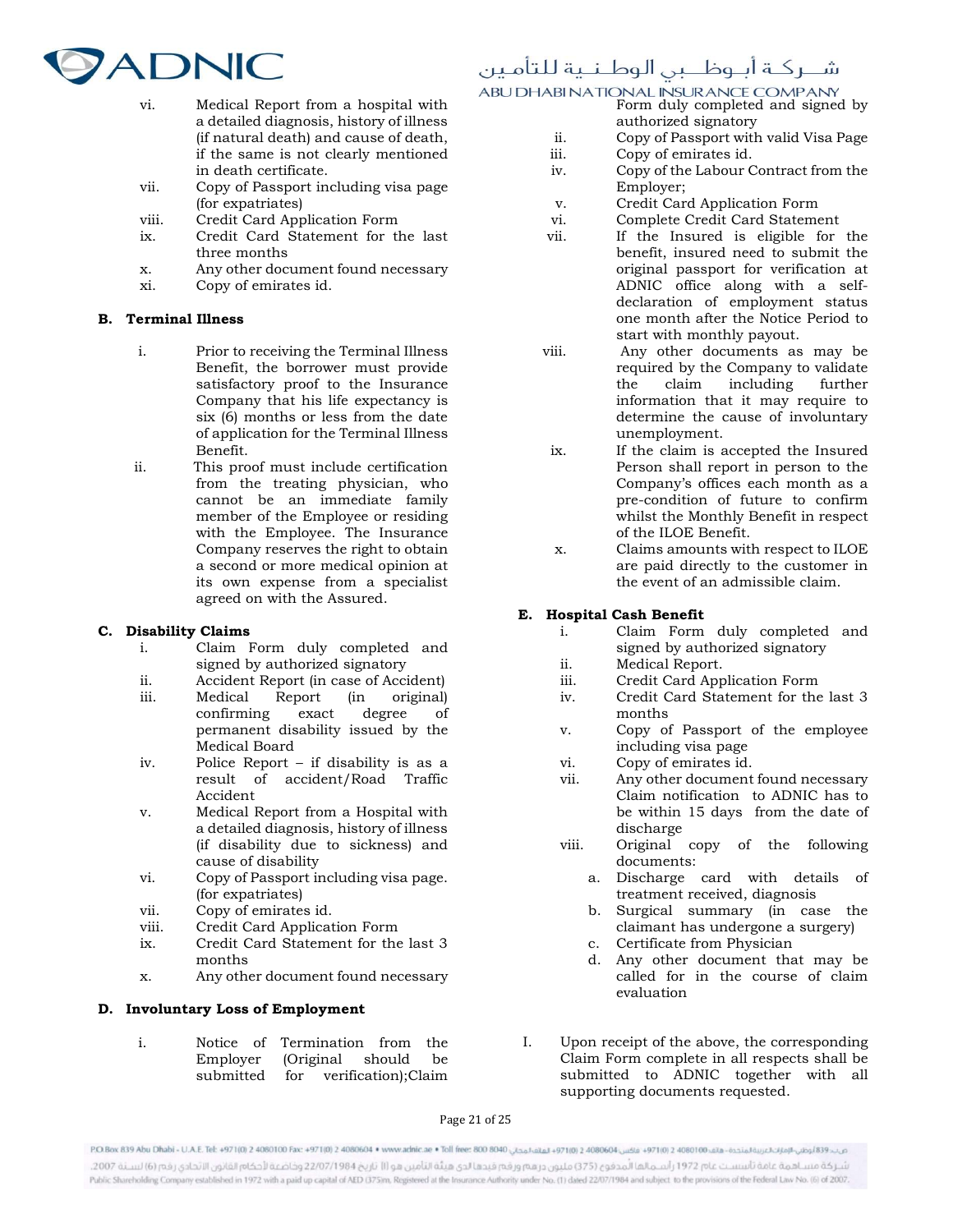

II. For all valid claims payable in accordance with the terms and conditions of the Policy, the Discharge Receipt would be issued within fourteen (14) working days of receipt by ADNIC of all necessary supporting documents. Settlement of the claim would be effected to within twenty one (21) working days of receipt

by ADNIC of the duly signed and stamped Discharge Receipt

All claims proceeds payable under this policy shall be made to the Policyholder (FAB).

### CONDITIONS APPLICABLE

- 1. A Credit Cardholder is covered under this Policy if he/she is holding a valid Credit Card issued by the Policyholder on or after the Commencement Date of this policy, unless he/she elects not to be insured.
- 2. In the event of an insured event happening to a Credit Cardholder while insured hereunder, as stated in the Schedule, the Company will pay the amount due subject to the provisions and conditions of the Policy.
- 3. No interest shall be payable by the Company in respect of the period between the date of death or loss date and the payment of the insured amount to the Policyholder.
- 4. All monies payable to or by the Company under this Policy shall be paid at the principal Office of the Company and the payment by the Company to the Policyholder of any sum due under the policy shall be a complete discharge to the Company in respect of that sum. All benefits on account of the cardholder / claimant will only be made to the Policyholder.
- 5. The premium is payable as per the Schedule of Policy based on the Outstanding Credit Balance applicable for both primary and supplementary cards for the primary card holder on the agreed date of each month. A grace period of up to thirty (30) days is allowed for payment of all premiums due hereunder during which time this policy shall remain in force. If any premium is not paid within the said grace period the insurance shall become void at the end of such period but a prorata premium shall be payable for the insurance of such number of Cardholders up to the end of the grace period.
- 6. The Company or the Policyholder may terminate this policy by mailing to the other party a written notice of such intention at least 60 days before the termination date after its receipt by either party. The Policyholder shall then pay to the Company the full premium in respect of any Insured Borrower who (being eligible) has elected to be insured hereunder prior to the date of termination and for whom the Policyholder has

### شــركـة أبــوظــبي الوطـنـية للتأمـين

ABU DHABI NATIONAL INSURANCE COMPANY<br>not yet paid premium as required under this policy.

- 7. The Company shall have the right to alter the premium rate by giving notice in writing to that effect to the Policyholder at least 45 days prior to the Policy Anniversary date.
- 8. The insurance cover shall terminate on the expiry date of the Policy. The failure of the Policyholder to pay the premium in respect of the Credit Cardholder subject to the provisions of premium payments, or the date on which the Credit Card Account becomes overdue by six months or a complaint is filed with authorities about non-payment of the dues or the Credit Cardholder is declared absconding or a judgement is entered in any court with respect to the debt hereunder.
- 9. In the event of a claim it must be notified to the Company as soon as possible but in any event the Policyholder shall give written notice not later than 90days after the occurrence of the incident giving rise to the claim, together with any supporting evidence required by the Company.
- 10. The Company shall have the right to require satisfactory evidence of age before any benefit is paid in respect of any claimant under this policy. If it shall be established that at the time the Credit Cardholder first became insured hereunder his age was understated, the liability of the Company shall be limited to a return of the premium paid in respect of that Cardholder. No Benefits shall be paid in respect of a Cardholder who attains the Maximum Coverage Age specified in the schedule of this policy (at which time that Cardholder shall cease to be covered).
- 11. The Policyholder shall maintain a record of all Credit Cardholders insured hereunder and the Outstanding Balance in respect of each Credit Cardholder.
- 12. This policy shall be governed by and construed in accordance with the laws of the Emirate of Abu Dhabi and United Arab Emirates. Any claims and or dispute arising out of or relating to this policy shall be subject to the exclusive jurisdiction of the competent courts of the Emirate of Abu Dhabi.
- 13. All monetary amounts specified in this policy are expressed in the currency of the United Arab Emirates, referred to herein as UAE Dirham.
- 14. Value Added Tax (VAT: It is hereby declared and agreed that if Value Added Tax (VAT) is applicable on the insurance premium and other charges payable/paid in relation to this insurance policy retrospectively from inception or prospectively from the date of implementation of VAT, the Insurer reserves its right to collect the same from the Insured in line with the impending VAT laws and regulations as implemented in the UAE.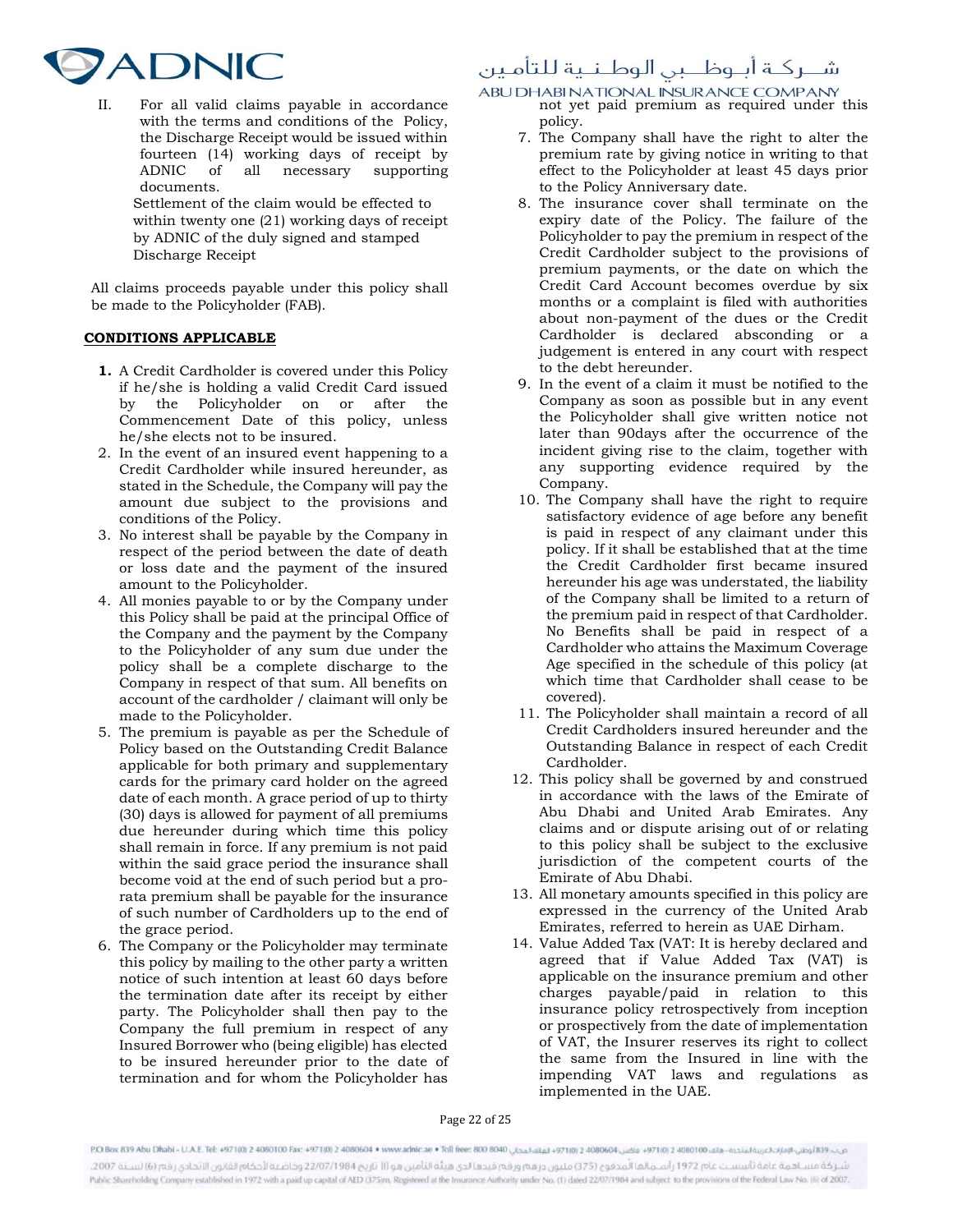

- 15. Legal Compliance: The Parties acknowledge and accept that nothing in this Contract shall prevent either Party from its compliance with any laws and regulations relating to their obligations under this Contract.
- 16. Basis of insurance: With respect to disability claims the "claims incurred basis" means that persons whose disability commenced before joining the scheme are not covered. Usually the incurrence date is when the claimant is off work for the first time. Only comprehensive information on the exact duties involved in the claimant's occupation can enable a decision on the claim to be made. Such information should also be made available to the relevant medical attendant so he can make a fair assessment of the case. Often the above information will not be sufficient and further medical examinations by specialists will be needed. All claims are underwritten as per policy conditions and above offer. Any changes in law will not affect the assessment of claims underwriting. Claims must be notified to the insurer as soon as possible but in any case not more than 90 days after the occurrence of the incident-giving rise to the claim, together with any supporting evidence required by the insurer. If the insurer is not notified of the claim within that period, the insurer reserves the right to refuse liability for the claim. Accounts should be settled and paid not more than 30 days after the business has been booked and the listings have been provided to the insurer. In the event of non-payment, the insurer shall have the right to terminate the policy. If the insurer elects to exercise this right, it shall give the cedent 30 days notice of its intention. If the premium is not settled during this notification period, the insurer shall be relieved of present and future liabilities under this insurance cover.
- 17. The due observance and fulfilment of the terms of this Insurance Policy in so far as they relate to anything to be done or complied with by the Assured/Insured and the truth of the statements and answers in the questionnaire and proposal made by the Assured/Insured shall be a condition precedent to any liability of the Insurer.
- 18. It is a condition of this insurance that the Assured/Insured has disclosed to the Insurer, before the contract was concluded, every material fact and/or circumstance which was known to the Insured, and the Insured is deemed to know every circumstance which, in the ordinary course of business, ought to be known by them. If the Insured has failed to make such disclosure, the Insurer may avoid the contract. Every circumstance is material which would influence the judgment of a prudent Insurer in fixing the premium,

### شــركــة أبــوظـــبى الـوطـنــية للتأمـين

- ABU DHABI NATIONAL INSURANCE COMPANY<br>or determining whether they will take the risk. It is also a condition of this insurance that the Insured shall notify the Insurer during the validity of the contract, and before the renewal(s) are concluded and during the validity of each renewal, of any changes in the material fact and /or circumstances which may increase the risk to be borne by the Insurer.
	- 19. If a claim upon this Insurance Policy be in any respect fraudulent or if any false declaration is made or used in support thereof, or if any fraudulent means or devices are used by the Insured or any one acting on his behalf to obtain any benefit under this Insurance Policy or if the loss, destruction or damage be occasioned by the wilful act or with the connivance of the Insured all benefits under this Policy shall be forfeited.
	- 20. Every material representation and/or any information made by the Insured and/or his agent to the Insurer during the negotiations for the contract and/or renewal, before the contract and /or renewal(s) are concluded, and during the currency of the contract and/or renewals(s), shall be true. If the aforesaid material representation and/or be untrue the Insurer may avoid the contract. A representation is material which would influence the judgment of a prudent Insurer in fixing the premium, or determining whether they will take the risk.
	- 21. All benefits, terms and conditions provided is as per the Master Policy between the Bank and Abu Dhabi National Insurance Company
	- 22. Involuntary Loss of Employment Benefit Conditions

Involuntary Loss of Employment: Means unemployment of the eligible Scheme Member arising out of the unilateral decision of the employers to terminate the eligible Scheme Member's employment contract for any reason other than those mentioned under Exclusions. In the event of involuntary unemployment of the Borrower after the Commencement Date and during the policy period, the Company shall pay 10% of the outstanding balance as on the date of event or AED 4,000 per month per life, whichever is less subject to a maximum of 12 months.

### Provided that

1.The Notification falls after a Waiting Period of ninety (90) days from the Policy Commencement Date or Normal Date of Inclusion, whichever is later.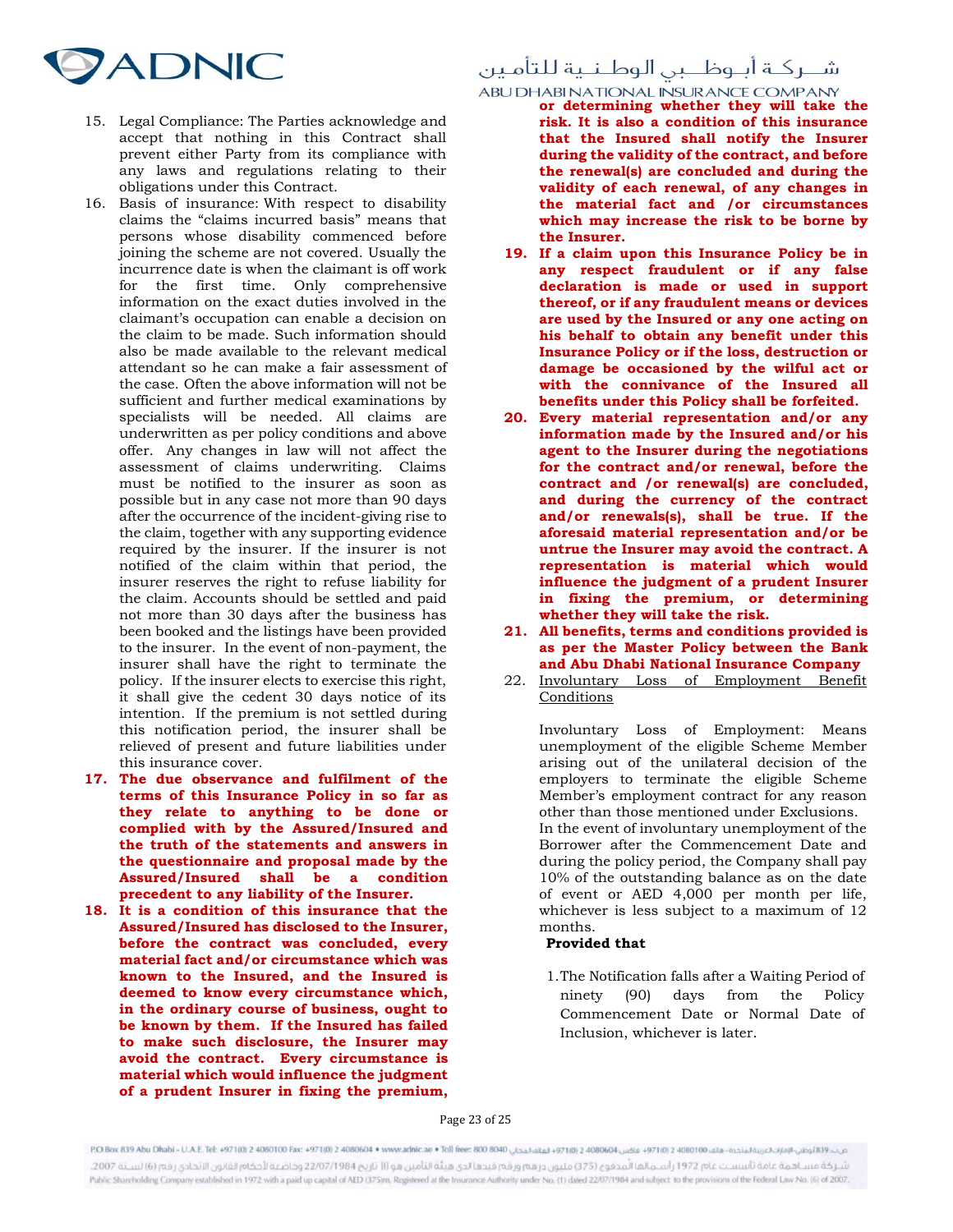

- 2.The Scheme Member remains unemployed during the period for which the Monthly Benefit under this insurance Scheme is paid.
- 3.The Scheme Member shall inform the Company as soon as he accepts an alternative job within the period he has been receiving the Monthly Benefit. If it is found that the Scheme Member has been Reemployed during the period he has been receiving the Monthly Benefit, the entire claim will be void and the Company reserves the right to recover the full amount paid to the Scheme Member as Monthly Benefit since the beginning of his Involuntary Loss of Employment.

Date of Event: Means the following:

- In respect of Involuntary Loss of Employment, the date of Notice of Termination given to the Scheme Member, happening after the Policy Commencement Date, or Normal Date of Inclusion, whichever is later, and during the Policy Year.
- Re-employment means accepting and starting work for a new employer or the same employer under a new employment contract with in 12 months from date of actual unemployment.

### CONDITIONS WITH RESPECT TO ILOE BENEFIT

- 1. The Date of Event falls after a waiting period of 90 days from the Commencement Date.
- 2. 1 month elimination period (this is a period where after losing job, no claim is paid, post 1 month, benefits are paid retroactively)
- 3. There must be at least 6 months of continuous employment after the term of a first claim for which benefits have been paid to re-qualify for a new one.
- 4. No payment will be done during the notice period.
- 5. The individual covered remains unemployed during the period for which the benefit under this policy is paid and shall provide all necessary proofs as may be called upon by the Company in order to substantiate his unemployment
- 6. Monthly, the individual covered has to submit the passport copy showing the visa page along with the bank's stamp and date.

# شــركــة أبــوظـــبي الـوطــنــية للتأمـين

# ABU DHABI NATIONAL INSURANCE COMPANY<br>7. The individual covered/Bank shall inform

- the Company as soon as the Individual covered accepts an alternative job within six months period from the date of his actual unemployment. In case, it is found that the Individual covered has been reemployed during the period he has been taking the monthly benefits, the entire claim will be void and Company reserves the right to recover the full amount paid to the Individual covered /Bank as monthly benefit since the beginning of his unemployment.
- 8. The Policyholder shall keep the Company informed of updates related to the Policyholder's collection/debt recovery process in recovering the Indebtedness from the Insured Person.
- 9. The benefits under this policy shall be extended only to Primary Cardholder only and not to an additional or supplementary/joint Credit card applicants.
- 10. Notwithstanding anything contained herein to the contrary the ILOE benefit under this policy in respect of the individual covered shall terminate upon the happening of any one or more of the following:

a. In case of Death/ Disability

b. When the Insured Person resumes work (even if it is only a part-time work)

c. When the Insured Person having attained the Maximum Coverage Age specified of 60 years.

d. The Insured Person becoming unemployed voluntarily.

e. 6 months prior to the Insured Person's normal retirement date depending upon the age of the Insured Person and the law of the UAE.

f. When the maximum benefit AED 48,000 has been reached for several ILOE claims during the period of coverage.

g. When the Insured Person is not contactable for 15 days verification in case of claim.

h. In case of change in employer/Occupation, the waiting period of 90 days will start again from the date of change in employment

i. members benefiting from any official unemployment program are not illegible for ILOE claims

j. ILOE monthly claim amount is based on the minimum between the original outstanding amount at date of claim, and the outstanding loan amount at the end of each month